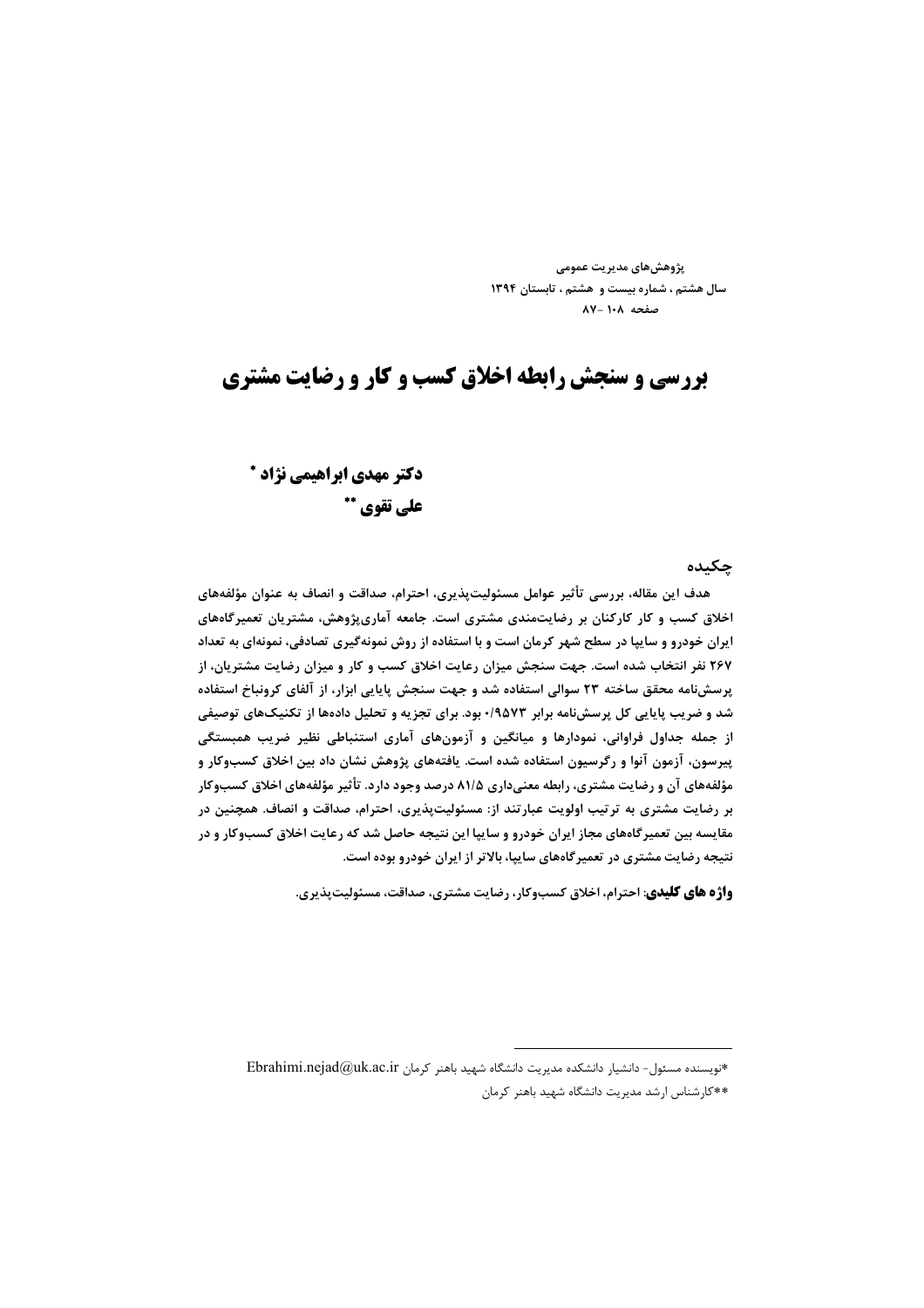#### مقدمه

کسب و کار ماندگار و بالنده، با مخاطب خود یا در حقیقت با مشتریان ارتباطی مؤثر برقرار می سازد. رمز بقا و دوام هر کسبوکاری، ارتباط با مشتریان به صورت صادقانه و منصفانه است. بر خلاف صاحبان کسبوکاری که هدفشان سوداگری و سود است، هدف مشتریان رفع نیاز همراه با کسب رضایت است. رضایت به عوامل متعددی بستگی دارد و تقویت آن نیازمند فراهم کردن زمینههای مختلفی است. اما نارضایتی بسیار ساده و سریع اتفاق می|فتد. اخلاق و در بطن آن صداقت و دیگر فضایل اخلاقی مهمترین عواملی هستند که کوچکترین خدشهای در آنها، همه چیز را از بین خواهد برد *(اخلاصی و پور ممتاز،*  $(T:1TA\Delta)$ 

رضایت مشتری و مصرف کننده بیش از هر عاملی به پیوندهای اخلاقی بستگی دارد زیرا جزء مهمترین عوامل در شکلگیری انتظارات و نگرشها و مبنای بسیاری از تصمیم-گیریهای مالی و اقتصادی است. بعضی تا آنجا پیش رفتهاند که برای کیفیت نیز تعریف اخلاقی ارائه میدهند و کیفیت را محصول و زاییدهٔ اخلاق و صداقت میدانند، که البته بسیار ملموس است. زیرا در اغلب موارد، بالاخره کسی که در سطح سازمانی یا فردی متوجه نواقص و ایرادات میشود، چنانچه صداقت داشته باشد، در پی رفع آن برمی آید تا مجبور نباشد برای تحویل کالا به مشتری دروغ بگوید یا پنهانکاری کند. اخلاق کسبوکار مهمترین عامل فرهنگی در توسعه اقتصادی محسوب میشود. منابع انسانی پایه اصلی ثروت ملتها را تشکیل میدهند، سرمایه و منابع طبیعی، عوامل تبعی تولیدند در حالی که انسان-ها عوامل فعالی هستند که سرمایهها را متراکم میسازند، از منابع طبیعی بهرهبرداری می کنند، سازمانهای اجتماعی، اقتصادی و سیاسی را میسازند و توسعه ملی را به جلو مې برند (تودا دو،۴۶۴ نه ۴۷۳).

اخلاقیات، سیستمی از ارزشها و باید و نبایدها است که بر اساس آن نیک و بدهای سازمان مشخص و عمل بد از خوب متمایز میشود. با اتکا به اصول اخلاقی، مدیران قادر خواهند بود تصمیم بگیرند که چه چیزی خوب و چه چیزی نادرست است، چه کسی در سازمان به راه درست و چه کسی به راه نادرست میرود. بنابراین، مدیر در انجام وظایف خود نظیر تصمیم گیری، ارزشیابی، نظارت، تشویق و تنبیه بدون وجود نظام اخلاقی در سازمان نمی تواند با قاطعیت عمل کند.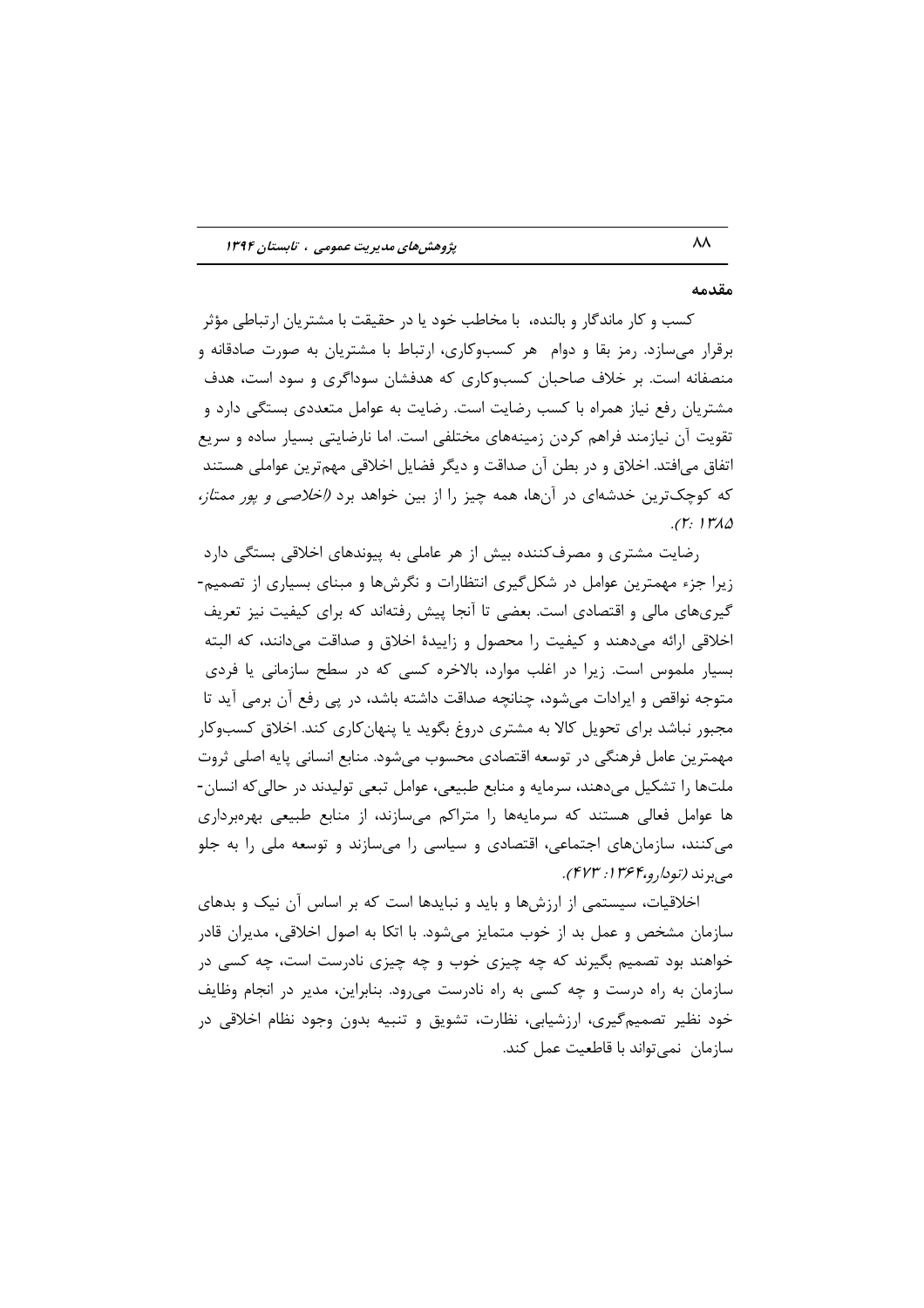امروزه دنیای کسبوکار بر پایه "مشتریمداری" و" رضایت مشتریان" استوار گشته به گونهای که گسترش خدمات و حتی ارائه آن بدون در نظر گرفتن این اصل، نه تنها مشکل بلکه غیر ممکن است. فعالان عرصه اقتصاد و کسانی که به ماندگاری جاودانه در این عرصه میاندیشند، اصل مشتریمداری را اکسیژن تنفس در دنیای کسبوکار، میدانند و درک این سخن رایج را که" همیشه حق با مشتری است" سرلوحه برنامههای خویش قرار مے دھند.

مبانی نظری پژوهش

اخلاق، تعهدی درونی است که جلوی گریزگاههای قانونی را میگیرد و بر اساس آن فرد متعهد میشود اموری را که در حیطه مسئولیتهایش نیز تعریف نشده است به سوی رفتار پسنديده حركت دهد *(انصارى رناني،۱۳۸۶: ۲).* برای اعمال و افعال اخلاقی عموماً سه حوزه مشخص میشود: قانونی و تدوین شده<sup>۱</sup> استانداردهای اجتماعی<sup>۲</sup> استاندا<sub>ر</sub> دهای شخصی <sup>۲</sup> اخلاق کسبوکار، نوعی اخلاق کاربردی<sup>۴</sup> است؛ بنابراین، از این نظر ویژگیهای مشترکی با دیگر انواع اخلاق،های کاربردی مانند اخلاق زیستی<sup>م</sup>ْ، اخلاق پزشکی<sup>۶</sup>، اخلاق قضایی<sup>۷</sup>، اخلاق مهندسي<sup>^</sup>و اخلاق رسانهاي<sup>°</sup>دارد *(توسلي،١٣٨٣: ١۵٩)*.

**اخلاق کسب و کار و تحولات آن** 

به کار گیری اخلاق در کسب و کار چارچوبی را ترسیم میکند که در آن، مردم فکر میکنند چگونه باید عمل کنند. برای ارائه تعریف مناسب از اخلاق کسبوکار، باید اشاره شود که این اصطلاح دنبال پاسخ به چه سؤالی است؟ اخلاق کسب وکار به دنبال پاسخ به

1-Legal-Codified 2-Social Standards 3-Personal Standards 4-Applied Ethics 5-Bioethics 6-Medical Ethics 7-Legal Ethics 8-Engineeing Ethics 9-Media Ethics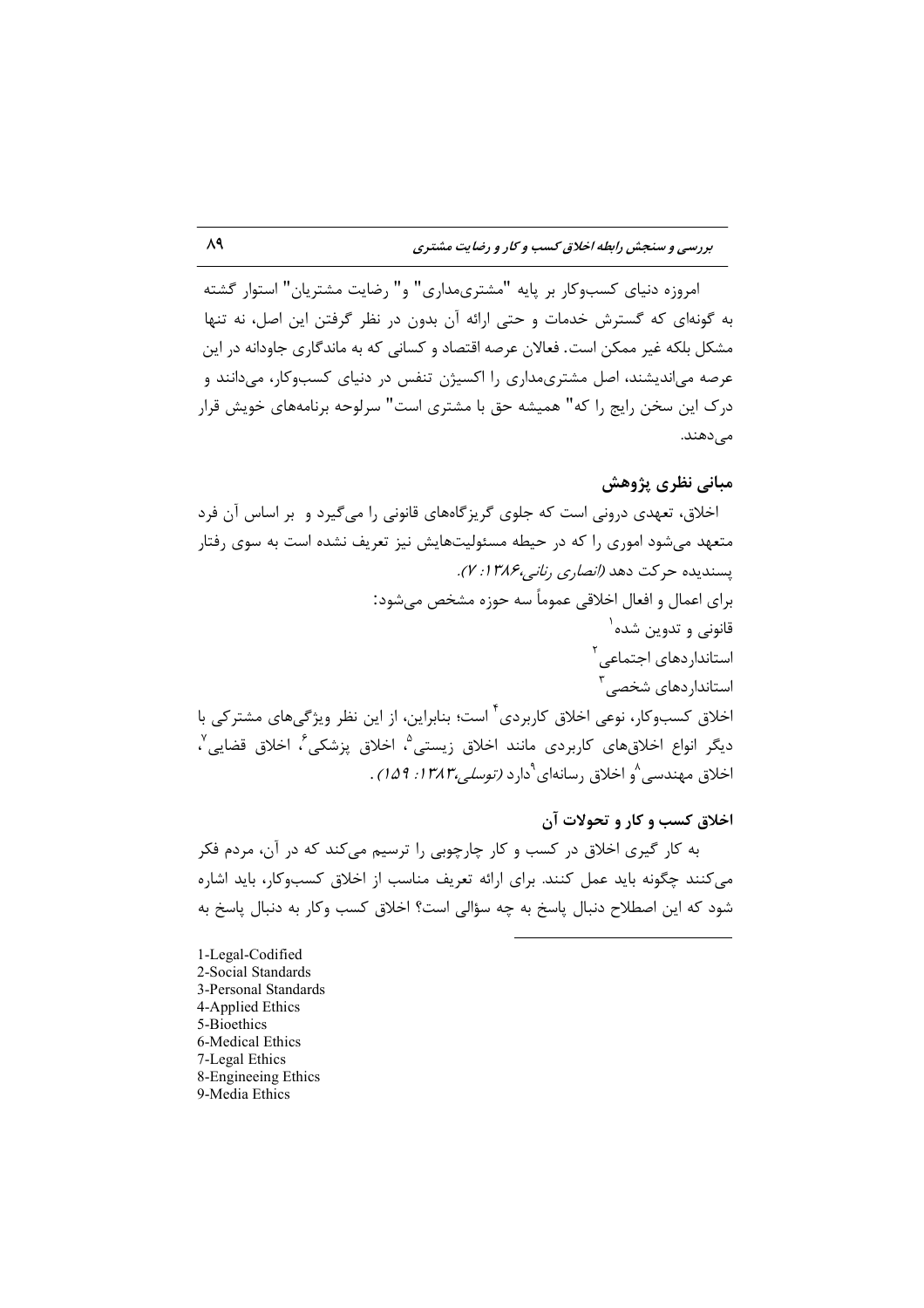این سؤال کلی است که آیا عملیات بازار و کسب و کار (علاوه بر رعایت ملاحظات قانونی) از لحاظ اخلاقی نیز قابل قبول است؟ مثلاً آیا خوب است که تولیدکننده اتومبیل، یک دستگاه پرهزینه ولی ایمن را روی اتومبیل مورد نظر نصب کند؟ در آن صورت از یک طرف جان عدهای نجات پیدا می کند، اما اتومبیل مربوطه گران تمام می شود و از تعداد خریداران آن کاسته خواهد شد. آیا خوب است که فروشندگان، ایراد مشتریان نسبت به کالاهای تولیدی را به شركت مادرگزارش دهند يا خير؟ و سئوالاتي از اين قبيل. اخلاق را مي توان مطالعه و بررسی معیارها و قواعدی بدانیم که راهنمای عمل افراد و گروهها در انجام امور قابل قبول، ىاشند (Taylor, 1975: 2).

دهه ۱۹۹۰ ٫ا دهه نهادینه شدن اخلاق کسب وکار مینامند. در جریان این دهه بنگاهها تشویق شدند که خود، ملاحظات اخلاقی را مورد توجه قرار دهند و منتظر دستورالعملهای دولتی نباشند. اما در بسیاری از کشورهای پیشرفته علاوه بر توجه به امور اخلاقی در برخی موارد از مقررات دولتی هم استفاده شد. مثلاً حداقل در مورد تبلیغ کالاهای مضر (مانند سیگار) مجازاتهای قانونی اعمال می گردید. در عین حال، یاداش و تشویقهایی نسبت به بنگاههایی که ملاحظات اخلاقی را رعایت میکردند، اعمال میشد (تقبي زاده و سلطاني،١٣٨٩:٩/٣).

رفتار اخلاقی فروشنده، رفتاری است که موجب بهبود رفاه مشتری میشود. فروشندگانی که بر مبنای اخلاقیات رفتار میکنند، در ارتباطات خود صادق بوده و فقط محصولات و خدماتی را به فروش می رسانند که معتقدند مشتری را منتفع میسازد، وعدههایی میدهند که بتوانند جامه عمل بیوشانند و اطلاعات مشتری را بصورت محرمانه نگه میدارند  $Hansen$  and Riggle, 2009:154).

در اغلب سازمانهای خدماتی، فروشندگان آشکارترین نمایندگان شرکت می باشند و توانایی فروشنده در تاثیر بر وفاداری و وابستگی مشتری به سازمان خدماتی به وسیله رفتارش به هنگام ارایه خدمات تعیین می شود (Gronroos, 1990). همچنین هانت و ويتل (١٩٨۶) بيان مي كنند كه محيط سازماني، شكل دهنده رفتار اخلاقي به وسيله تعديل استانداردها و هنجارهای اخلاقی است. از آنجایی که فروشندگان در محیطی کار می کنند که نظارتی بر آن حاکم نیست، ممکن است در این شرایط، آیین نامه های اخلاقی سازمان .(انادیده یگیرند (Dubinsky et al,1986: 196).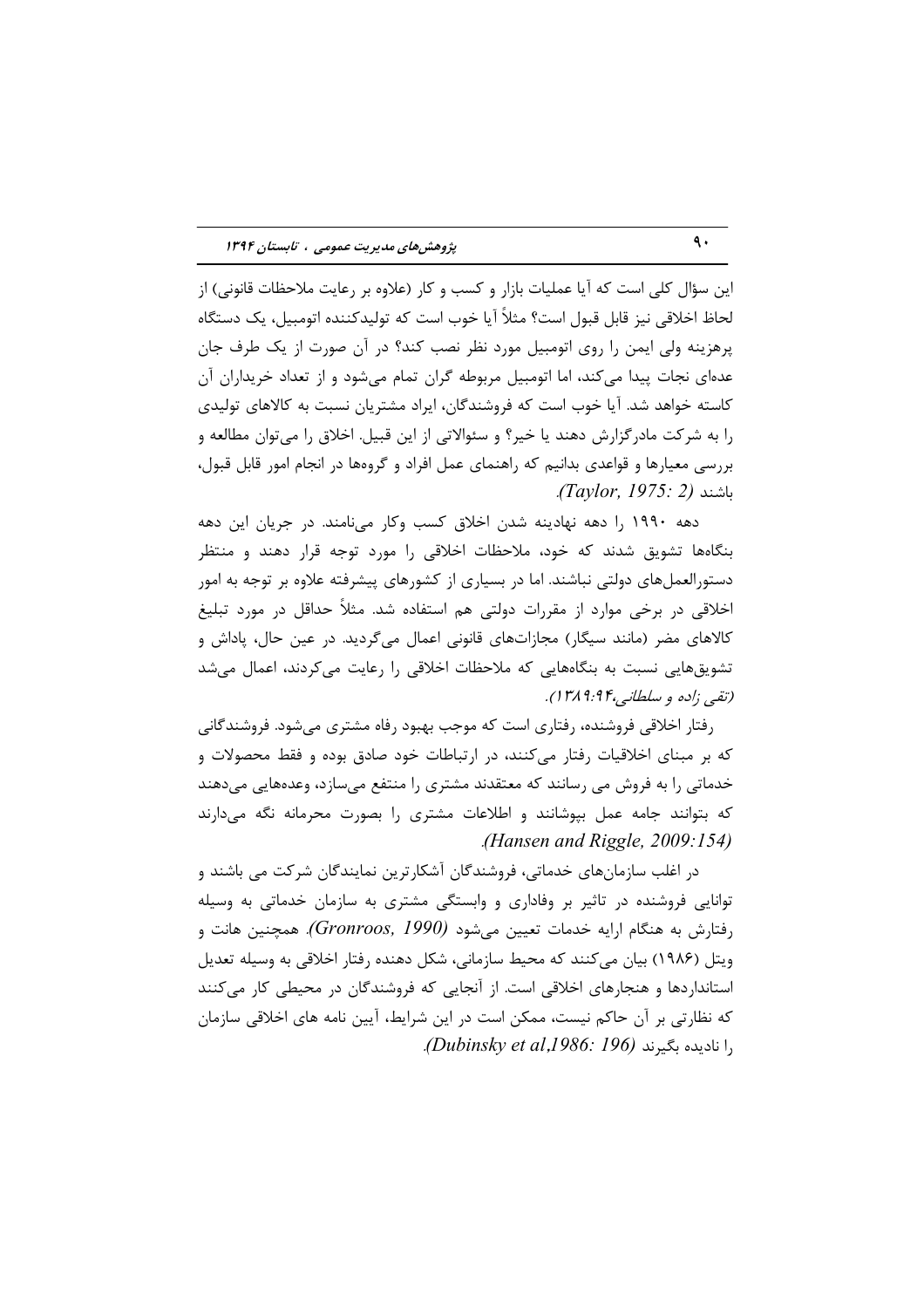قرآن کریم یکی از عوامل موفقیت پیامبر اکرم (ص) را در مدیریت، اخلاق نیک می-داند و در سوره آل عمران آیه ۱۵۹ می فرماید: «حسن اخلاق و مهربانی تو با مردم رحمتی است از جانب خداوند و اگر تندخو و سخت دل بودی مردم از اطراف تو پراکنده می *شدند*». چه بسیارند مدیرانی که از نظر دارا بودن خصوصیاتی همانند قاطعیت، تخصص، قدرت و آگاهی لازم در سطحی بالا قرار داشتهاند ولی به خاطر عدم رعایت مسائل اخلاقی در حوزه مديريت، موفقيت مطلوب ٫ا كسب نكرده و با ناكامي ٫وبرو شدهاند. با توجه به نصِّ صريح قرآن کریم، اخلاق یکی از عوامل رونق و موفقیت برای هر شخص و سازمان است که می تواند به عنوان مزیت رقابتی تلقی شود.

اخلاق کسبوکار را می توان در قالب و ابعاد مختلفی مورد مطالعه و اجرا قـرار داد. بـه عنوان نمونه موضوعات اخلاقي مرتبط با كسب1وكار، فلسـفه اخــلاق، مسـئوليت اجتمــاعي، چارچوب اتخاذ تصميم اخلاقي، نقش هزينه فرصتها، اخلاق كسب وكار در امور بينالملل و موارد مشابه را می توان برشمرد. موضوعات اخلاقی مرتبط بـا کسـب وکـار شـامل مسـائل، موقعیتها یا فرصتهای خوب و یا بدی است که لازم است شخص یا سـازمان در مـورد آن اتخاذ موضع نمايد. بسياري از موضوعات اخلاقي به تضاد منافع، صداقت و انصـاف و مسـائل بین فردی و سازمانی ارتباط پیدا میکنند. به نظر می رسد بنگاه نسـبت بـه امـوری دغدغـه داشته باشد که می تواند به اعتبار آن لطمه وارد سازد. موضوعاتی مانند رشوه، عـدم رضـایت مشتری، ضربه زدن بـه بخـش عمـومی و یـا محـیط زیسـت. مطالعـه اخـلاق کسـبوکـار ظرفیتهایی را برای حل و فصل موضوعات فوق فراهم مــ آورد (Carroll, 1991). اخــلاق کســبوکــار بــه یــک موضــوع مهــم در ســالهــای اخیــر تبــدیل شــده اســت و توجــه روزافزونی را از طرف مجموعههای کسبوکار و حرفهای سراسر جهان به خود جلب نمـوده است (Robertson, 2008: 745).

مشتري

مشتری کسی است که خواستههای خود را به شرکت عرضه می نماید. کار یا وظیفه سازمان این است که به شیوهای به خواستههای او توجه شود که منافع وی و در سایه آن، منافع سازمان تأمین شود *(کاتلر و آرمسترانگ <sup>ا</sup> ۱۳۸۳: ۵۵).* 

1-Kotler and Armstrong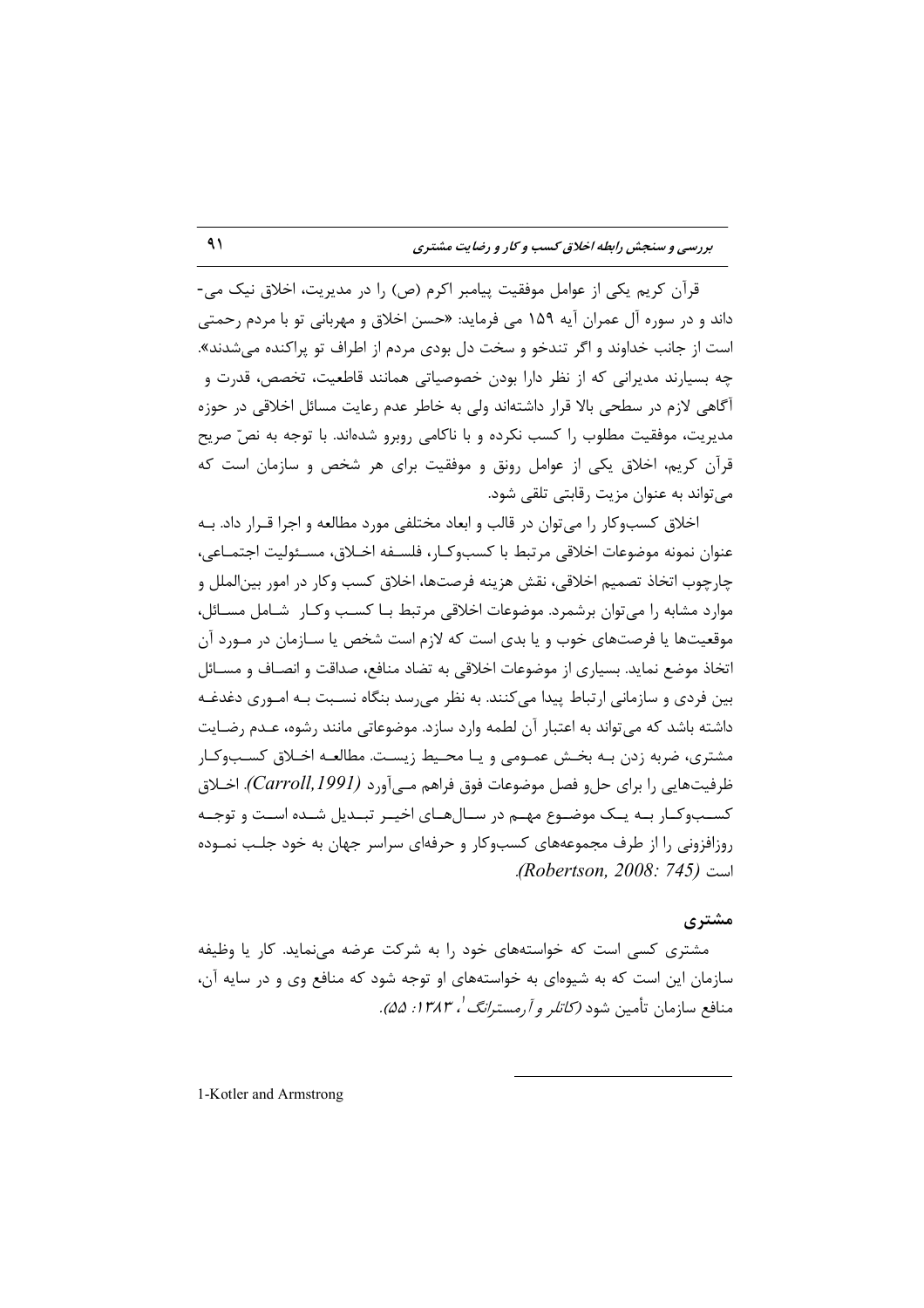چهار جنبه از نیازهای مشتریان

- \_ آگاهی از نتایج (اهداف استفاده از خدمات) و وسایل یا راه های رسیدن به نتایج؛
	- تعیین و تعریف دقیق احتیاجات مشتری؛
	- مشارکت مشتری در اولین زمان ممکن؛
	- تعیین انتظارات مصرفکننده (مشتری) از خدمات.

اگر قرار باشد خدمت با کیفیتی ارائه شود، توازن بین انتظارات مشتری و آنچه را که میتوان عرضه کرد، ضروری است (Martin & Handerson, 2001:147).

## رضایت مشتری

تعاریف مختلفی از رضایت مشتری با توجه به اهداف خاص هر پژوهش وجود دارد. برخی از پژوهشگران، بر اساس نظریه انتظار-عدمتایید، پیشنهاد کردهاند که رضایت، یک واکنش عاطفی است که از ارزیابی تفاوت درک شده بین انتظارات قبلی و تجربیات واقعی یدید می آید. یاراسورمان` و همکاران رضایت مشتری را به دو نوع طبقه بندی میکنند؛ رضایت ناشی از یک معامله خاص و رضایت کلی. در برابر ارزیابی رضایت ناشی از یک معامله خاص، رضایت کلی مشتری نشان دهنده تصور کلی مشتری از تجربیات معامله گذشته، ارایه دهنده خدمات و شرکتهای خدماتی یا فروشندگان است. محققان قبلی فرض کردهاند که رضایت مشتری، یک ارزیابی ذهنی فرد از عنصر عاطفی است  $(Lin, 2012:40)$ 

گروهی دیگر از پژوهشگران نیز، رضایتمندی مشتری را به مفهوم عکس العمل احساسي تعريف كردهاند (كدوت، وودراف و جن كينز<sup>؟</sup>؛ وست بروک و ريلي<sup>۴</sup>). گروهي از محققان نیز آن را به عنوان عکس|لعمل درک متقابل یا شناختی دانستهاند (بولتن و درو<sup>۴</sup>، هاوارد و شت<sup>۵</sup>؛ تس و ویلتون <sup>۶</sup>ً سوان، تراویک و کرول<sup>۷</sup>). بعد از آن نیز بیشتر - پژوهشگران،

1- Parasurman

- 2- Cadotte, Woodruff & Jen Kins
- 3 West Brook & Reilly
- 4- Bolton & Drew
- 5- Havard & Sheth
- 6-. Tes & Wilton
- 7 Swan, Trawich & Carroll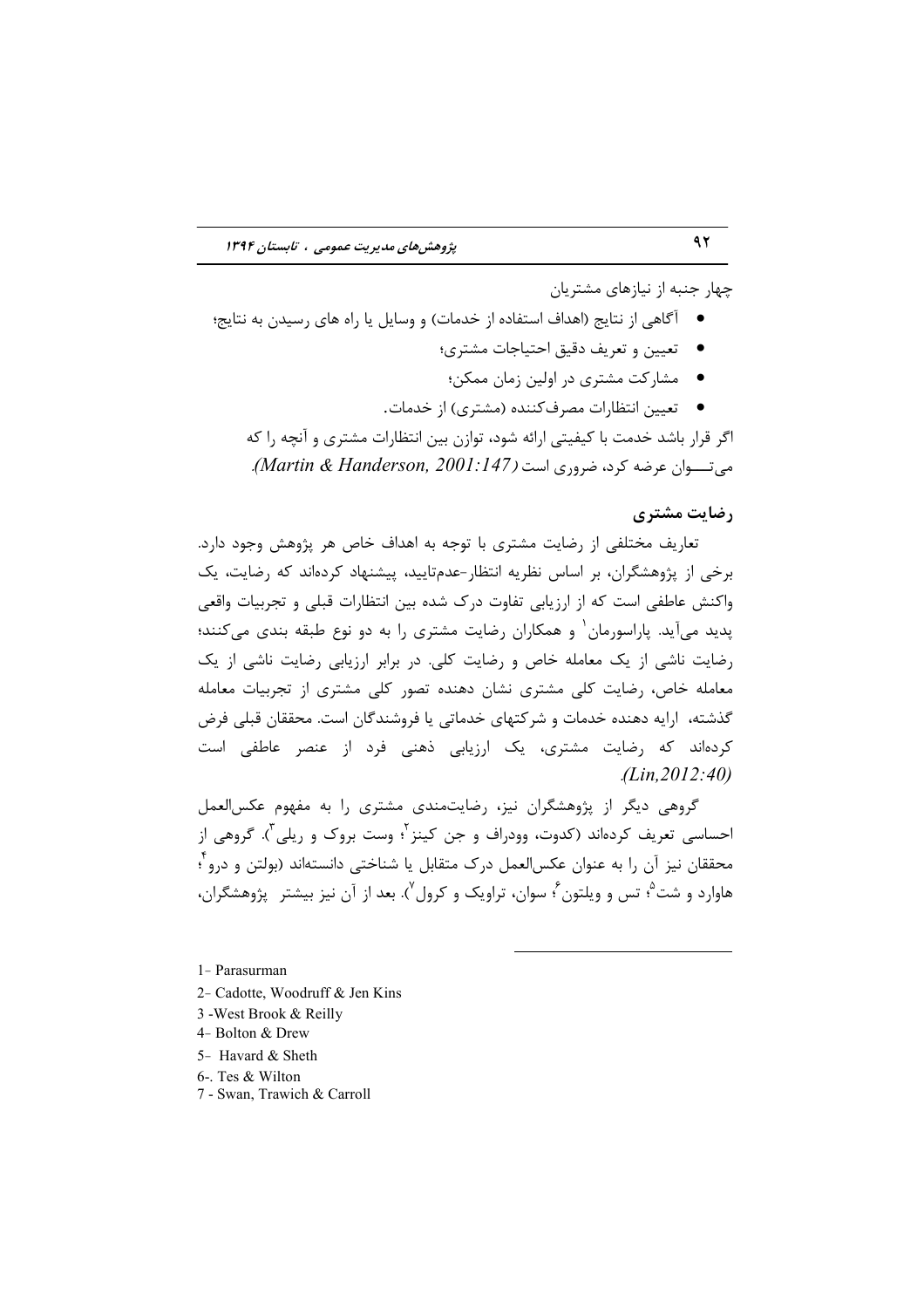رضایتمندی را به عنوان مقوله احساسی (عاطفی) مورد بررسی و تحقیق قرار داده اند (هالستد، هارتمن و اشمیت<sup>'</sup>؛ مانو و الیور <sup>۲</sup>؛ مکنزی و اولشافسکی ّ). رضایت مشتری حاصل یک سیستم سه قسمتی است که عبارتند از: ۱- عملکردهای (فرآیندهای) مؤسسه ۲- کارکنان مؤسسه که ارائه دهنده محصول یا خدمت هستند ۳- انتظارات مشترى اثربخشی این سیستم سه قسمتی به ادغام مناسب این قسمتها با

یکدیگر بستگی دارد. منطقه مشترک بین سه قسمت بیانگر رضایت مشتری است .*(Swift and Ross, 1998: 119)*

اگر کارکنان به خوبی نسبت به وظایف خود توجیه شده باشند، میزان رضایت مشتریان از کیفیت خدمات ارائه شده، بیشتر و بالاتر خواهد بود. این رابطه که بین مشتری و کارمند ایجاد میشود در شکل زیر به عنوان آیینه رضایت مشتری نشان داده شده است. مثلاً پس از آشنا شدن یک کارمند بانک با یک مشتری، هزینه خدمات به آن مشتری کاهش مییابد، زیرا دیگر نیازی به صرف وقت جهت تشخیص هویت مشتری نیست. آئینه رضایت، شیوه ارتباط مدیریت با کارکنان (یا به عبارت بهتر مشتریان داخلی) در شیوه برخورد با مشتریان بیرونی شرکت منعکس میشود *(مهدی لوی تازه کندی، ۱۳۸۵: ۸۲)* .



**شکل۱: آیینه رضایت مشتری (بر گرفته از مهدی لوی تازه کندی، ۱۳۸۵)** 

- 1 Halestead, Hartman & Shmidt
- 2 Mano & Oliver
- 3 Mackenzie & Olshavsky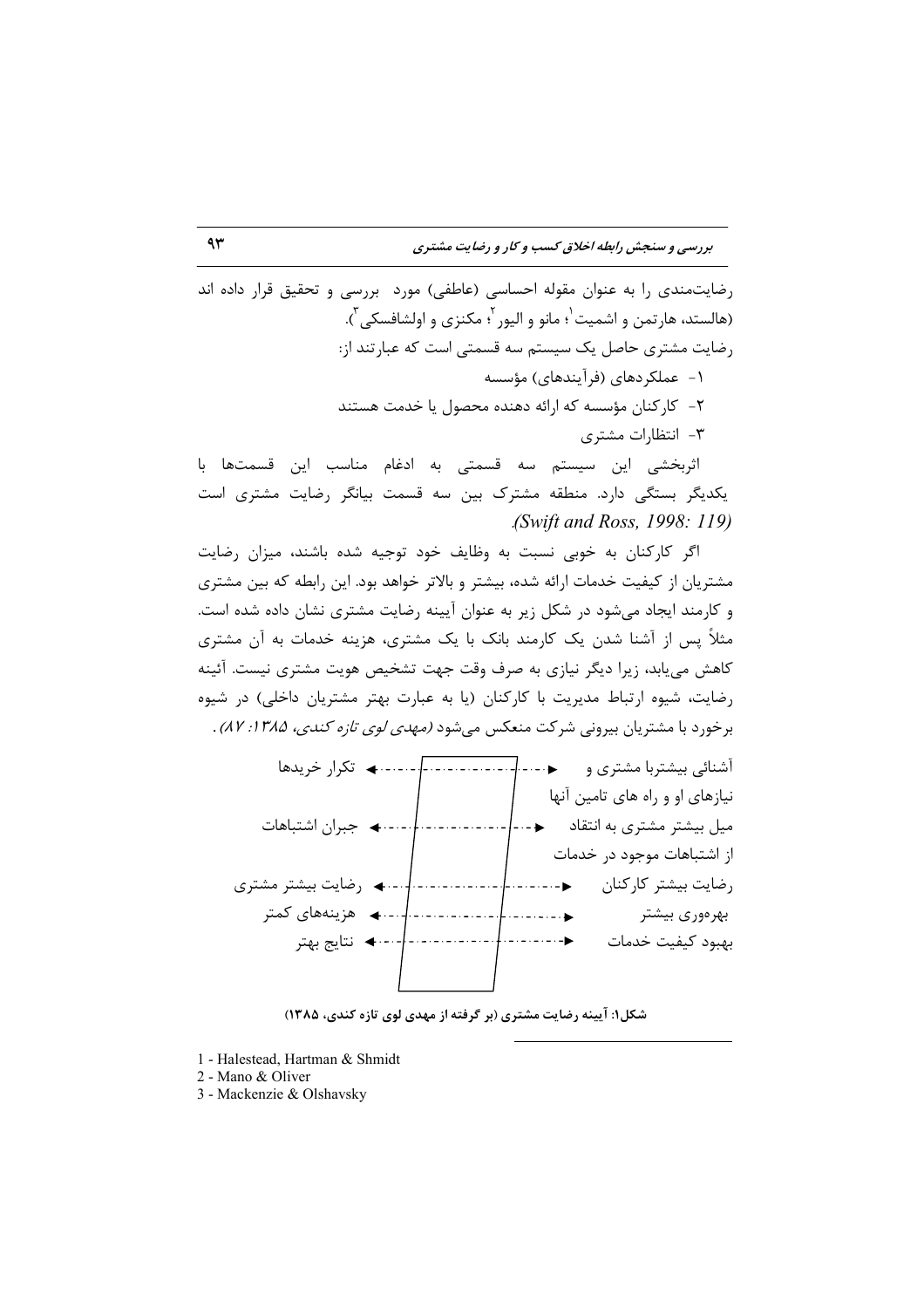بسیاری از شرکتهای آمریکایی برای آموزش بهتر شهروندان خود و برای رشد علمی فرزندان آینده کشورشان کمکـهای خیرخواهانه ویژهای اختصاص دادهاند. برخی از این شرکتها برای بیکاران شغل بابی میکنند و برخی دیگر کودکان عقبافتاده را درمان کرده، سالم به جامعه تحویل میدهند'. جالب توجه است که بسیاری از شرکتهاییکه به عنوان بشردوست معروف شدهاند، مورد احترام مردم قرار گرفته، تقاضا برای خدمات و کالاهایشان نیز افزایش داشته است (Smith, 1990:81). بنابراین، انتظار می رود که بین اخلاق کسب و کار و رضایت مشتری رابطه وجود داشته باشد.

## برخی از پژوهشهای مشابه انجام شده

حضرتی و همکاران (۲۹: ۲۰۱۲)، بیان کرده اند که اگرچه رفتار اخلاقی فروشنده منجر به افزایش فروش میشود، اما پژوهشهای معدودی به بررسی اثر آن بر مشتری پرداخته است. این پژوهش بر روی مشتریان محصولات الکترونیکی سونی و پاناسونیک اجرا شده و در نهایت نتیجه گرفته که رفتار اخلاقی فروشنده تأثیر زیادی روی رضایت، اعتماد و تعهد مشتری به فروشنده دارد .

لین و وو` (۲۰۱۲:۳۱)، به بررسی رابطه بین رفتار اخلاقی فروشنده، منافع اعتماد کسب شده از جانب مشتری و رضایت مشتری، براساس تئوری هزینه مبادلات، که در نهایت منجر به وفاداری مشتری می شوند؛ پرداختهاند. یافتههای پژوهش نشان میدهد که منافع اعتماد کسب شده از جانب مشتری حاصل از رفتار اخلاقی فروشنده، عامل مهمی در تعیین رضایت و وفاداری مشتری است.

شعبانی و همکاران(۱۳۹۳) به بررسی" فضیلت های اخلاقی بازاریابی… پرداختند. یافتههای پژوهش آنان نشان داد که هشت فضیلت اخلاقی درستی، انصاف، اعتماد، احترام، همدلی، خیرخواهی، شرمساری و مسئولیت پذیری در بازاریابی، اصول اساسی هستند و همه آنها از نظر مصرف کنندهها با اهمیت مے باشند.

رومن و رویز(۴۳۹/: ۲۰*۰۵)،* به بررسی نقش رفتار اخلاقی فروشنده بر بهبود روابط بین فروشنده و مشتری پرداختهاند. نتایج نشان میدهد که رفتار اخلاقی درک شده توسط

2- Lin and Wu

۱. شرکتهای کروگر، کمپیل، کداک، کوکاکولا و جنرال الکتریک برای تقویت علمی هر مدرسه در ایالت خود سالانه ۲۰ میلیون دلار هزینه می کنند.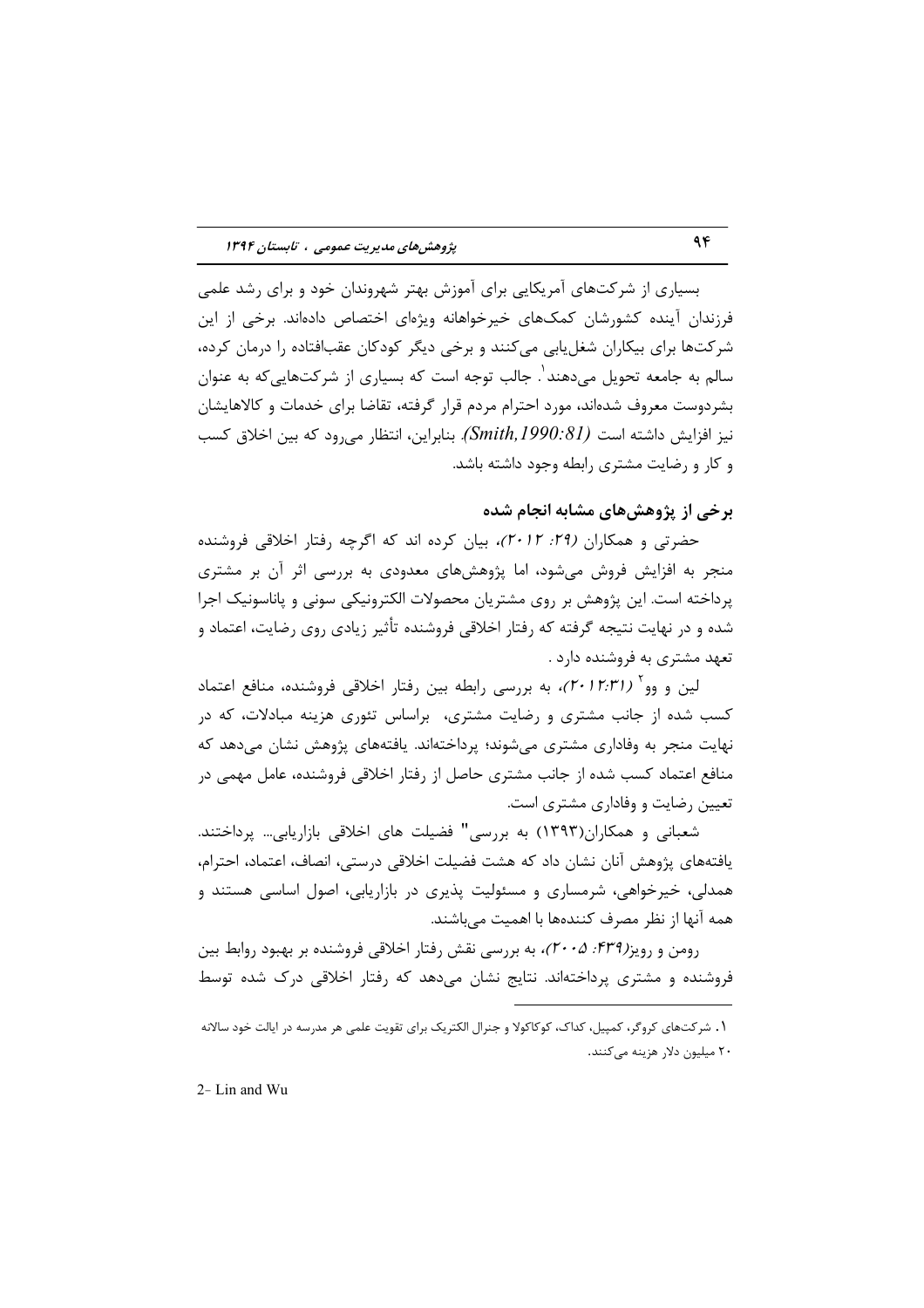مشتری، نقش مهمی در روابط بین مشتری و فروشنده ایفا میکند که به نوبه خود بر بر رضایت مشتری، اعتماد و تعهدش نسبت به فروشنده تأثیر گذار است.

رومن (٢٠٠٣:١٥)، به بررسي رفتار فروش اخلاقي فروشنده، رضايت، اعتماد و وفاداري مشتریان سه بانک واقع در اسپانیا پرداخت. یافتههای پژوهش نشان می دهد که رفتار اخلاقی فروشنده منجر به رضایت، اعتماد و وفاداری بیشتر مشتری به شرکت متبوع فروشنده بوده است.

رضاییان و همکاران(۱۳۹۱) به بررسی رابطه اخلاق کاری کارکنان بر رضایت مشتریان از کیفیت خدمات بانک، پرداختند. نتایج این پژوهش نشان داد که بین اخلاق کاری کارکنان و رضایت مشتریان از کیفیت خدمات بانک رابطه مثبت و معنی داری وجود دارد؛ به این معنا که با افزایش میزان اخلاقیات کار در کارکنان بانک، میزان رضایت مشتریان از کیفیت خدمات بانک افزایش می پابد.



شكل ٢: مدل مفهومي پژوهش

فرضيههاي پژوهش

سؤال اصلی این پژوهش عبارت است از این که آیا میان رعایت سطح "اخلاق کسب و کار" و میزان رضایت مشتری رابطه وجود دارد؟ بنابراین در راستای دستیابی به هدفهای پژوهش و همچنین با توجه به مبانی نظری و پیشینه پژوهش، فرضیههایی به شرح زیر طراحي و تدوين شده است: **فرضیه اصلی**: بین سطح رعایت "اخلاق کسب و کار" در کارکنان و میزان رضایت مشتریان رابطه وجود دارد. فرضيات فرعي: ١- بين سطح صداقت در كاركنان و ميزان رضايت مشتريان رابطه وجود دارد.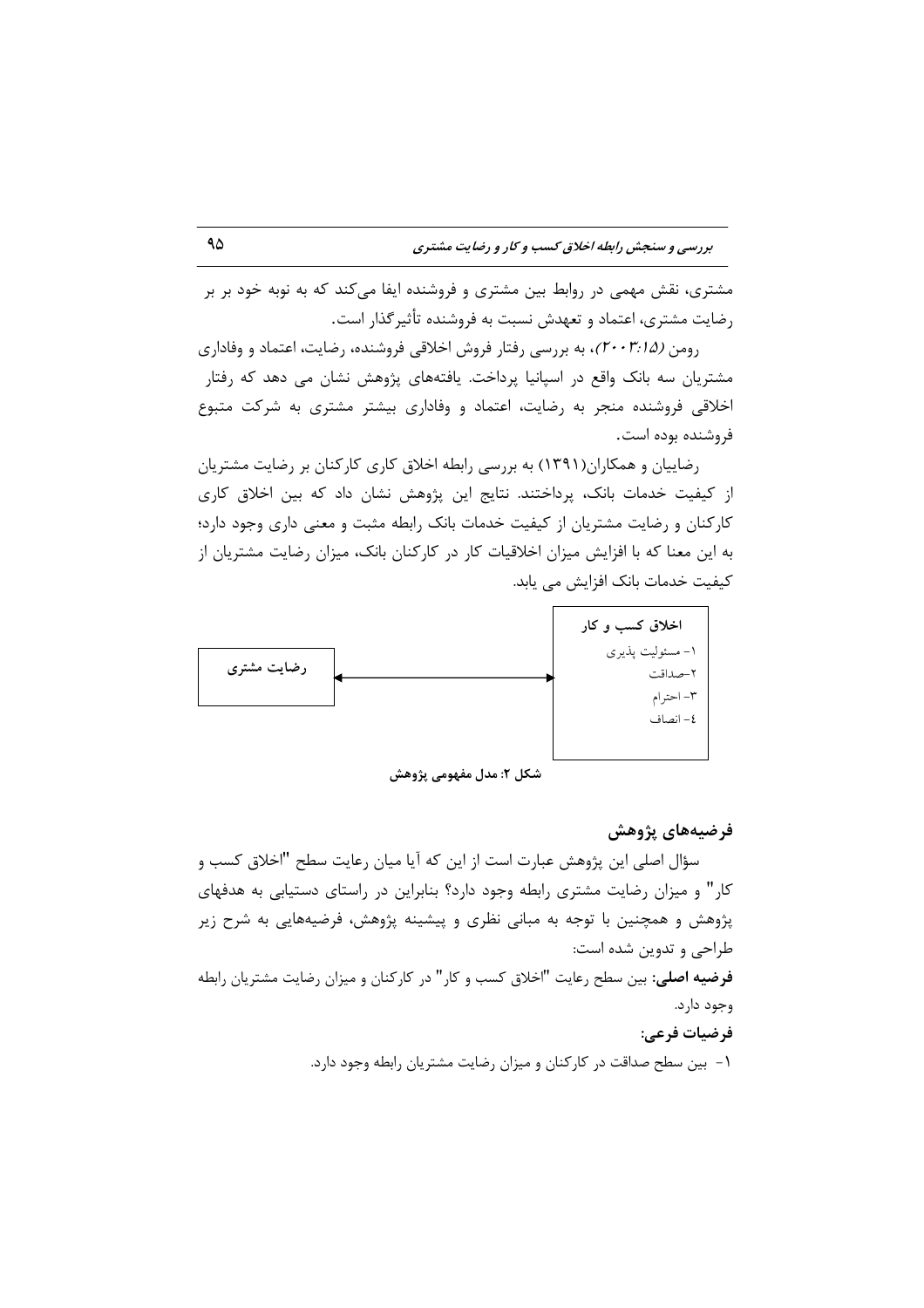۲- بین سطح احترام در کارمندان و میزان رضایت مشتریان رابطه وجود دارد. ۳- بین سطح انصاف در کارمندان و میزان رضایت مشتریان رابطه وجود دارد. ۴- بین سطح مسئولیت پذیری در کارکنان و رضایت مشتریان رابطه وجود دارد.

# روش تحقيق

پژوهش حاضر از لحاظ هدف، کاربردی و از لحاظ ماهیت و روش تحقیق، توصیفی است. اجرای تحقیق توصیفی میتواند صرفاً برای شناخت بیشتر شرایط موجود یا پاری دادن به فرآیند تصمیمگیری باشد. ابزار جمعآوری دادهها در این پژوهش پرسشنامه است. مقیاس اندازه گیری مورد استفاده در آن، مقیاس پنج قسمتی لیکرت است.

تعداد اعضای جامعه آماری نامحدود است و از روش نمونهگیری تصادفی ساده استفاده شده است. به این ترتیب که با مراجعه به تعمیرگاههای ایران خودرو و سایپا در سطح شهر کرمان، پرسشنامه را بطور تصادفی در اختیار تعدادی از مشتریان تعمیرگاه قرار داده شده و یس از تکمیل جمعآوری شده است. جامعه آماری پژوهش، مشتریان تعمیرگاههای مجاز ایران خودرو و سایپا در شهر کرمان است. در پژوهش حاضر از فرمول کوکران که جهت برآورد حجم نمونه در متغیرهای کیفی بکار می ود، استفاده شده است. برای تعیین حجم نمونه مورد نیاز جهت برآورد پارامتر مورد نظر، باید میزان اشتباه مجاز در برآورد پارامتر را در نظر گرفت. مقدار اشتباه مجاز(d) در این فرمول برابر با ۰ /۰۶ در نظر گرفته شده است و همچنین مقدار 1/۹۶=Z محاسبه شده است. بنابراین حجم نمونه یعنی تعداد مشتریان انتخاب شده برابر با ۲۶۷ نفر است. در این پژوهش پرسشنامهها برای ۳۰۰ نفر از مشتریان کلیه تعمیرگاههای ایران خودرو و سایپا تنظیم و در اختیار آنها قرار گرفت که در نهایت تعداد۲۶۷ پرسشنامه قابل قبول برگشت داده شد. در نتیجه با توجه به حجم نمونه برآورد شده نتایج حاصل از این تعداد پرسشنامه می تواند قابل تعمیم به کل جامعه باشد.

در این تحقیق، میزان اخلاق کسبوکار به عنوان متغیر پیش بین و رضایت مشتری به عنوان متغیر ملاک مطرح است. آنچه در این پژوهش به عنوان محور اصلی مطرح است مباحث مربوط به اخلاق کسب و کار و مؤلفههای آن یعنی مسئولیتپذیری، صداقت، احترام، انصاف و رضایتمندی مشتری و رابطه بین اخلاق کسب و کار و رضایت مشتریان است.

مقیاس اندازهگیری بکار رفته در این پژوهش طیف لیکرت با ارزش ۱ (خیلی کم) تا ۵ (خیلی زیاد) بود. روش نمرهگذاری برای هر سؤال به این طریق است که باضرب عدد میزان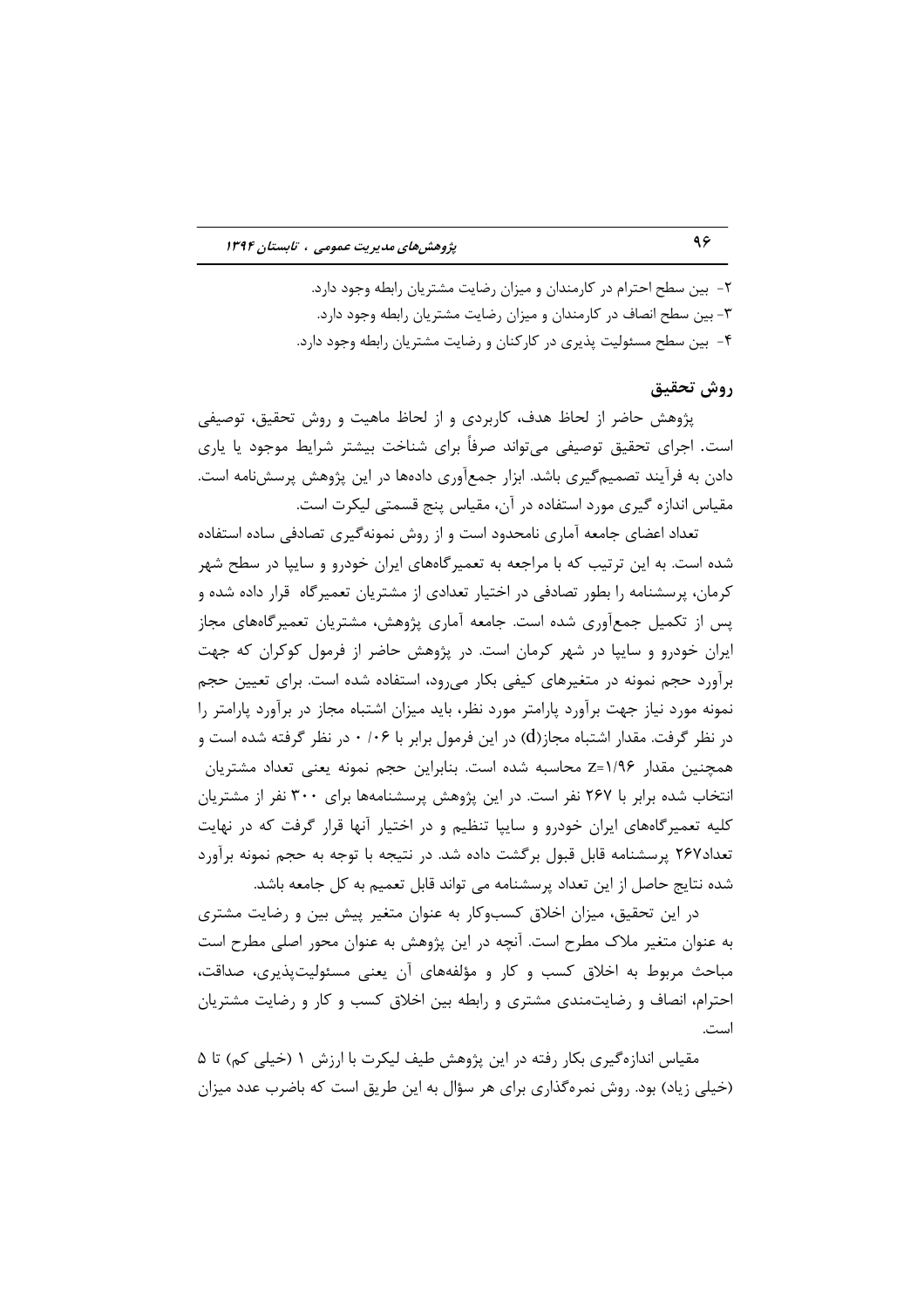اهمیت مثلاً ۴ در عدد مربوط به رعایت یکی از عوامل تأثیرگذار بر رضایت و یا اخلاق کسبوکار مثلا ۳ میزان نمره سؤال مربوطه ۱۲ خواهد شد.

## روایی و پایایی

به منظور تعیین روایی پرسشنامه، از روش اعتبار محتوایی و سیگمای شمارشی استفاده شد. بدین معنی که از نظرات پنج نفر از اساتید و اعضاء هئیت علمی دانشگاهها استفاده شد و به این ترتیب روایی پرسشنامه ۸۳/۲٪ محاسبه گردید.

در این پژوهش ضریب آلفای کرونباخ محاسبه شده برابر با ۰/۹۵۷۳ است که بالاتر از یاپایی ابزار اندازہگیری در حد بالا تلقی میشود.

#### تجزیه و تحلیل اطلاعات

در این پژوهش از آزمونهای آماری استنباطی نظیر ضریب همبستگی پیرسون، آزمون ANOVA و رگرسیون و همچنین از تکنیکهای توصیفی مثل جداول فراوانی، نمودارها و میانگین استفاده شده است که تمامی این محاسبات با نرم افزار ${\rm SPSS}$  انجام گرفته است. همچنین در این پژوهش اخلاق کسبوکار و مؤلفههای آن متغیر مستقل و رضایت مشتری متغیر وابسته می باشند.

# ىافته هاى يژوهش

#### بررسی فرضیه های پژوهش

فرضيه اصلي: بين سطح اخلاق كسبوكار و ميزان رضايت مشتريان رابطه وجود دارد. تجزیه و تحلیل دادهها، از طریق آزمون پیرسون، نشان میدهد که ضرایب همبستگی بین دو متغیر اخلاق کسبوکار و رضایت مشتریان برابر ۰/۹۰۳ و با مقدار احتمال (P value) برابر ۰/۰۰۰ میباشند، که کوچکتر از سطح معنی داری۵-۰/۰ است، لذا در این سطح فرض عدم وجود رابطه رد میشود و در نتیجه بین اخلاق کسبوکار و رضایت مشتریان رابطه معنی داری وجود دارد. در ضمن مثبت بودن ضرایب همبستگی نشان از رابطه مستقیم بین این دو متغیر است و ضریب تعیین بین دو متغیر نشان می دهد که ۸۱/۵ در صد تغییرات رضایت مشتریان به وسیله اخلاق کسب و کار توجیه می شود.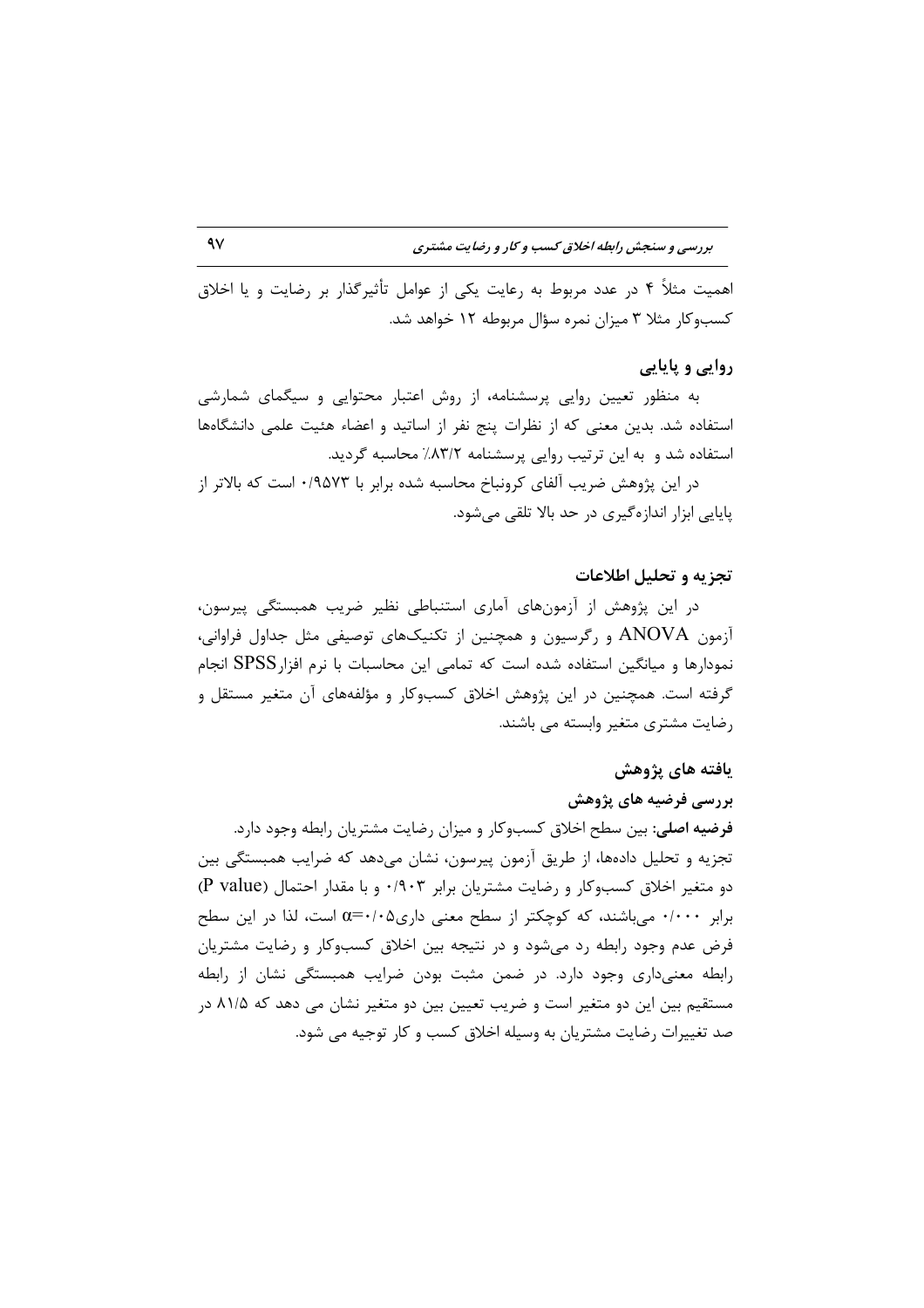**شهای مدیریت عمومی ، تابستان ۱۳۹۴** ۹۸ *پژوه* 

| $\mathbf{u}$ |            |            |                           |                             |                 |  |  |  |  |  |
|--------------|------------|------------|---------------------------|-----------------------------|-----------------|--|--|--|--|--|
|              | متغير      |            |                           |                             |                 |  |  |  |  |  |
| نوع رابطه    | وجود رابطه |            | پيرسون                    | ازمون                       |                 |  |  |  |  |  |
|              |            | تعداد      | معنی داری                 | ضريب همبستگى                | اخلاق کسب و کار |  |  |  |  |  |
| مستقيم       | دار د      | ۲۶۷        | $\cdot$ / $\cdot$ $\cdot$ | $\cdot$ /9 $\cdot$ $\tau$   |                 |  |  |  |  |  |
| مستقيم       | دار د      | <b>٢۶٧</b> | $\cdot$ / $\cdot$ $\cdot$ | $\cdot$ /194                | مسئوليت پذيرى   |  |  |  |  |  |
| مستقيم       | دارد       | ۲۶۷        | $\cdot$ / $\cdot$ $\cdot$ | .115Y                       | احترام          |  |  |  |  |  |
| مستقيم       | دارد       | <b>٢۶٧</b> | $\cdot$ / $\cdot$ $\cdot$ | $\cdot$ / $\vee$ $\wedge$ 9 | صداقت           |  |  |  |  |  |
| مستقيم       | دار د      | ۲۶۷        | $\cdot$ / $\cdot$ $\cdot$ | .9801                       | انصاف           |  |  |  |  |  |

جدول ۱: آماره های آزمون همبستگی پیرسون مربوط به رابطه بین اخلاق کسبوکار و مولفههای آن با **سطح رضایت مشتریان** 

فرضیه های فرعی پژوهش:

۱- بین صداقت و رضایت مشتریان رابطه وجود دارد.

تجزیه و تحلیل دادهها، از طریق آزمون پیرسون، نشان میدهد که ضرایب همبستگی بین دو متغیر صداقت و رضایت مشتریان برابر۰/۷۸۹ و با مقدار احتمال (معنی داری) برابر ۰/۰۰۰ میباشند، که کوچکتر از سطح معنی داری۱۰۵=c است، لذا در این سطح فرض عدم وجود رابطه رد میشود و در نتیجه بین صداقت و رضایت مشتریان رابطه معنیداری وجود دارد.

۲- بین احترام و رضایت مشتریان رابطه وجود دارد.

تجزیه و تحلیل دادهها، از طریق آزمون پیرسون نشان میدهد که ضرایب همبستگی بین دو متغیر احترام و رضایت مشتریان برابر ۰٬۸۴۷ و با مقدار احتمال (معنی داری) برابر ۰/۰۰۰ میباشند، که کوچکتر از سطح معنی داری۱۰۵=c است، لذا در این سطح فرض عدم وجود رابطه رد میشود و در نتیجه بین مسئولیتپذیری و رضایت مشتریان رابطه معنىدارى وجود دارد.

۳- بین انصاف و رضایت مشتریان رابطه وجود دارد.

تجزیه و تحلیل دادهها، از طریق آزمون پیرسون نشان میدهد که ضرایب همبستگی بین دو متغیر انصاف و رضایت مشتریان برابر ۰/۶۵۸ و با مقدار احتمال (معنی داری) برابر ۰/۰۰۰ میباشند، که کوچکتر از سطح معنی داری ۵÷/۰۱ است، لذا در این سطح فرض عدم وجود رابطه رد میشود و در نتیجه بین انصاف و رضایت مشتریان رابطه معنیداری وجود دارد.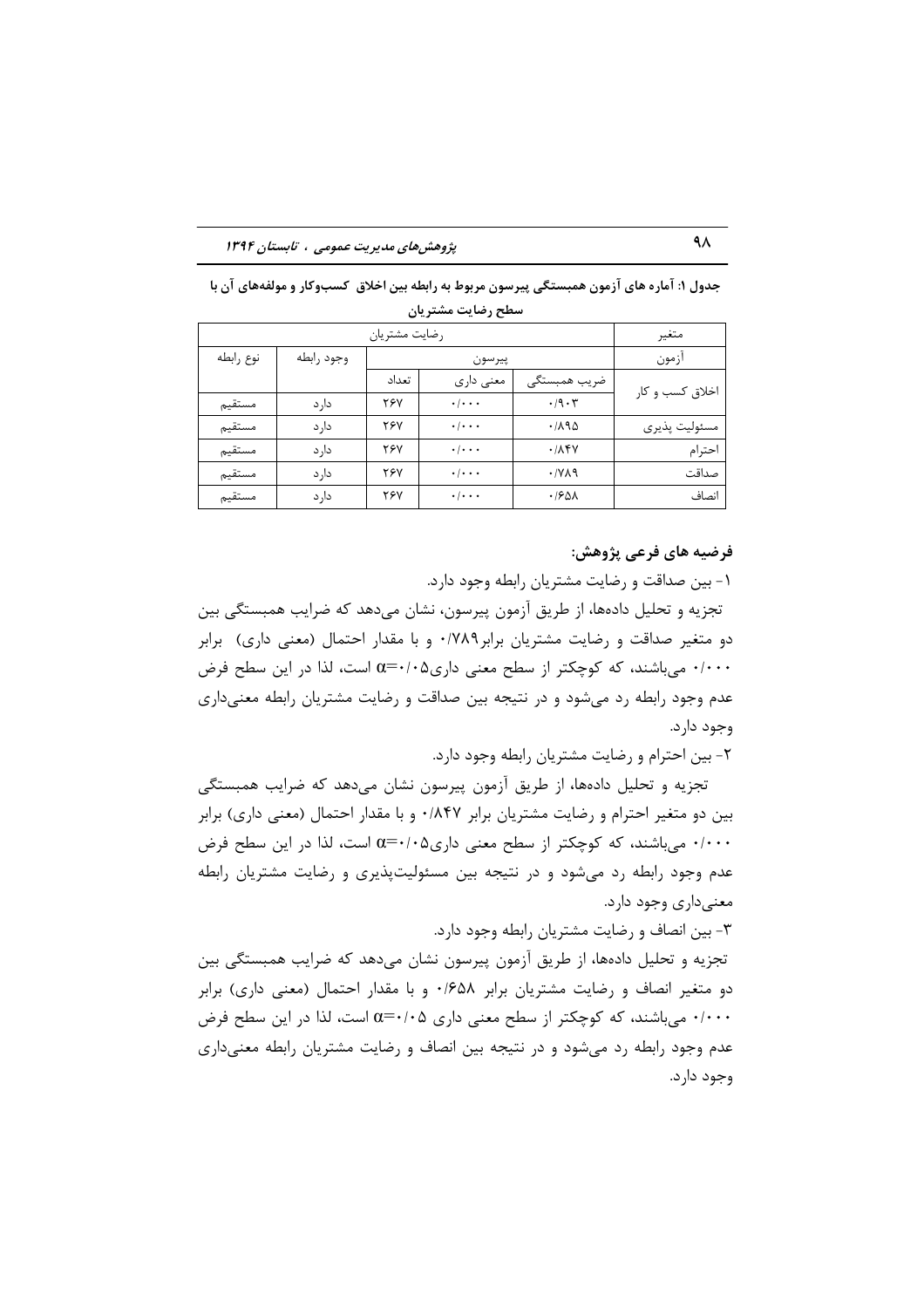۴- بين مسئوليت پذيري و رضايت مشتريان رابطه وجود دارد.

تجزیهوتحلیل دادهها، از طریق آزمون پیرسون، نشان میدهد که ضرایب همبستگی بین دو متغیر مسئولیتپذیری و رضایت مشتریان برابر ۰/۸۹۵ و با مقدار احتمال (معنی داری) برابر ۰/۰۰۰ می باشند که کوچکتر از سطح معنی داری۰/۰۵=۵ است، لذا در این سطح فرض عدم وجود رابطه رد می شود و در نتیجه بین میزان مسئولیتپذیری و سطح رضایت مشتریان رابطه معنیداری وجود دارد.

مقایسه اخلاق کسب و کار و رضایت مشتریان بر اساس مشخصات فردی ۱- بین اخلاق کسب و کار از دیدگاه مشتریان مرد و زن تفاوت وجود دارد. ۲- بین رضایت مشتریان از دیدگاه مشتریان مرد و زن تفاوت وجود دارد. مقایسه اخلاق کسب و کار و رضایت از دیدگاه مشتریان مرد و زن براساس محاسبات از طریق آزمون T بدست آمده است و چون مقدار احتمال (معنی داری) دو متغیر فوق از دیدگاه مشتریان مرد و زن به ترتیب برابر با ۰/۰۹۷ و ۰/۲۶۰ و بزرگتر از سطح معنی داری می باشند. لذا در این سطح نمی توان گفت نمرات اخلاق کسب و کار و رضایت  $\alpha = 0.05$ از دیدگاه مشتریان مرد و زن تفاوت معنیداری دارد. البته به طور نسبی مقایسه میانگینها نشان میدهد که نمرات اخلاق کسب و کار و رضایت زنان بالاتر از مردان است.

| معنى  | درجه  | آمارهT         |                  | زنان                                |       |          | جنسيت                         |       |                    |
|-------|-------|----------------|------------------|-------------------------------------|-------|----------|-------------------------------|-------|--------------------|
| دارى  | آزادى |                | انحراف           | ميانگين                             | تعداد | انحراف   | ميانگين                       | تعداد |                    |
|       |       |                | معيار            |                                     |       | معيار    |                               |       | متغير              |
|       |       |                |                  |                                     |       |          |                               |       |                    |
|       | ۲۶۵   |                |                  |                                     |       |          |                               |       | اخلاق کسب<br>و کار |
| .49   |       | $-1/999$       | 55/1A            | YYY/9Y                              | ۴۱    | $YY/Y$ . | $Y \cdot Y/\lambda$ 9         | ۲۲۶   |                    |
|       |       |                |                  |                                     |       |          |                               |       |                    |
|       |       |                |                  |                                     |       |          |                               |       | رضایت<br>مشتریان   |
| .179. | ۲۶۵   | $-1/17\Lambda$ | $Y$ $9$ $\wedge$ | $\lambda \lambda / \lambda \lambda$ | ۴۱    | Y9/YA    | $\Lambda \Upsilon/\Upsilon V$ | ٢٢۶   |                    |
|       |       |                |                  |                                     |       |          |                               |       |                    |
|       |       |                |                  |                                     |       |          |                               |       |                    |

جدول۲: نمرات اخلاق کسب و کار و رضایت از دیدگاه مشتریان مرد و زن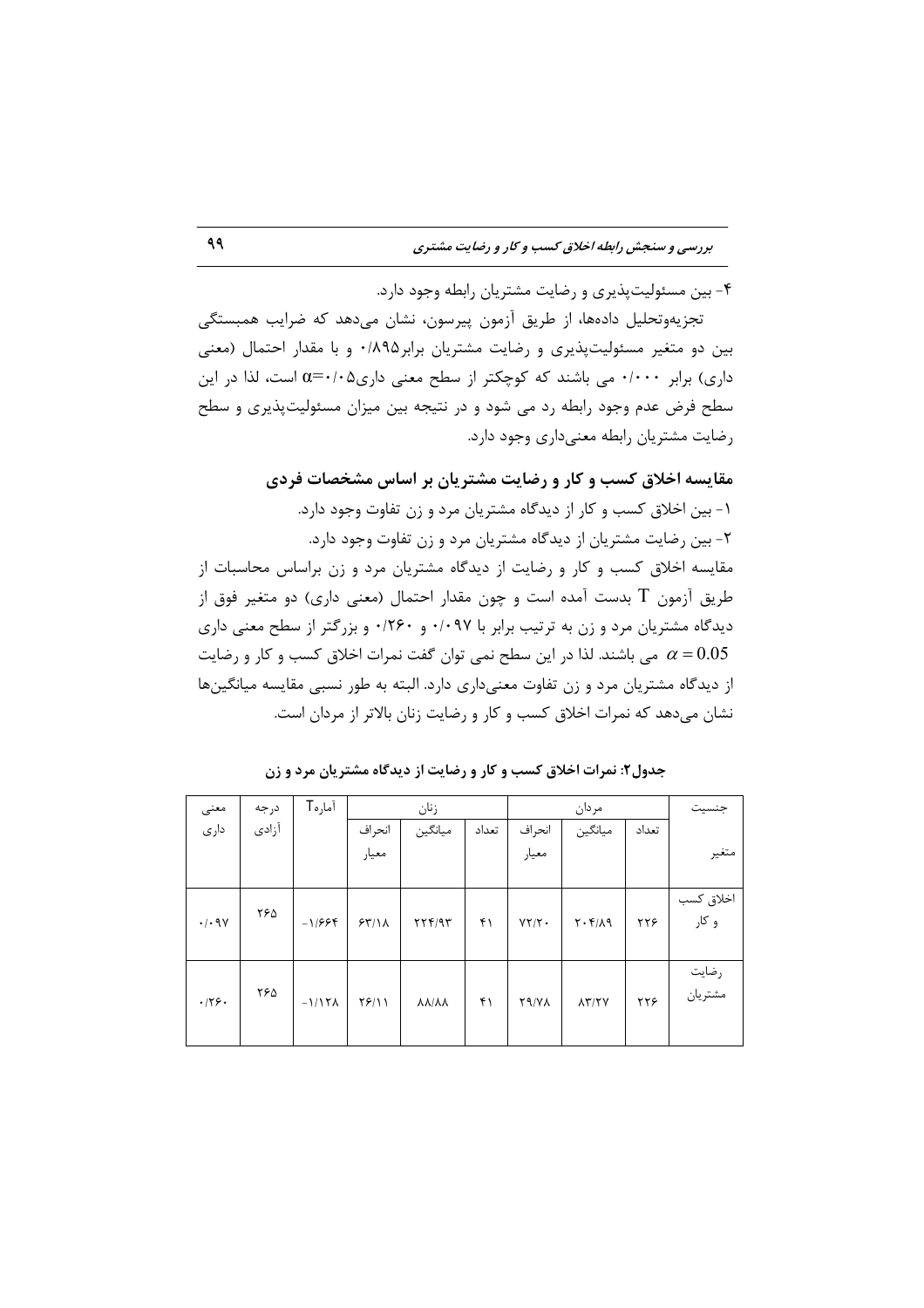۰۱ بین اخلاق کسب و کار از دیدگاه مشتریان مجرد و متاهل تفاوت وجود دارد. ۲- بین رضایت از دیدگاه مشتریان مجرد و متاهل تفاوت وجود دارد. مقایسه اخلاق کسب و کار و رضایت مشتریان از دیدگاه مشتریان مجرد و متاهل بر اساس محاسبات از طریق آزمون  $\rm T$  بدست آمده و چون مقدار احتمال (معنی داری) دو متغیر فوق  $\epsilon$ در افراد مجرد و متاهل به ترتیب برابر با ۰/۰۵۴ و ۰/۱۰۹ و بزرگتر از سطح معنی داری می باشند. لذا در این سطح نمیتوان گفت نمرات اخلاق کسب و کار و رضایت  $\alpha$  =  $0.05$ مشتریان از دیدگاه مشتریان مجرد و متاهل تفاوت معنیداری دارد. البته به طور نسبی مقایسه میانگینها نشان میدهد که نمرات اخلاق کسب و کار و رضایت افراد مجرد بالاتر از افراد متاهل است.

| معنى                         | درجه  | آمارهT  |                 | مجرد                   |       |                 | متاهل                                                                 | وضيت تاهل |                    |
|------------------------------|-------|---------|-----------------|------------------------|-------|-----------------|-----------------------------------------------------------------------|-----------|--------------------|
| دارى                         | أزادى |         | انحراف<br>معيار | ميانگين                | تعداد | انحراف<br>معيار | ميانگين                                                               | تعداد     | متغير              |
| $\cdot$ / $\cdot$ $\Delta f$ | ۲۶۵   | $-1/95$ | Y5/95           | YYY/YQ                 | ۶۸    | 91/0V           | $\mathbf{Y}\boldsymbol{\cdot}\mathbf{Y}/\boldsymbol{\cdot}\mathbf{V}$ | ۱۹۹       | اخلاق کسب و<br>کار |
| $\cdot/\cdot$ 9              | ۲۶۵   | $-18.8$ | Y9/19           | $\lambda$ 9/ $\cdot$ ۴ | ۶۸    | $Y9/Y$ .        | $\lambda Y/F9$                                                        | ۱۹۹       | رضایت<br>مشتریان   |

جدول۳: میانگین نمرات اخلاق کسب و کار و رضایت از نظر مشتریان مجرد و متاهل

۱- بین اخلاق کسب و کار از دیدگاه مشتریان در رده های مختلف میزان تحصیلات آنها تفاوت وجود دارد. ۲- بین رضایت مشتریان از دیدگاه مشتریان در رده های مختلف میزان تحصیلات آنها تفاوت وجود دارد. مقایسه اخلاق کسب و کار و رضایت مشتریان در ردههای مختلف میزان تحصیلات براساس محاسبات از طریق آزمون  $\operatorname{ANOVA}$  بدست آمده و چون مقدار احتمال (معنیداری) دو متغیر فوق در ردههای مختلف میزان تحصیلات به ترتیب برابر با ۰/۰۱۳ و ۰/۰۰۳ و کوچکتر از سطح معنیداری  $0.05$   $\alpha$  میباشند. لذا در این سطح میتوان گفت نمرات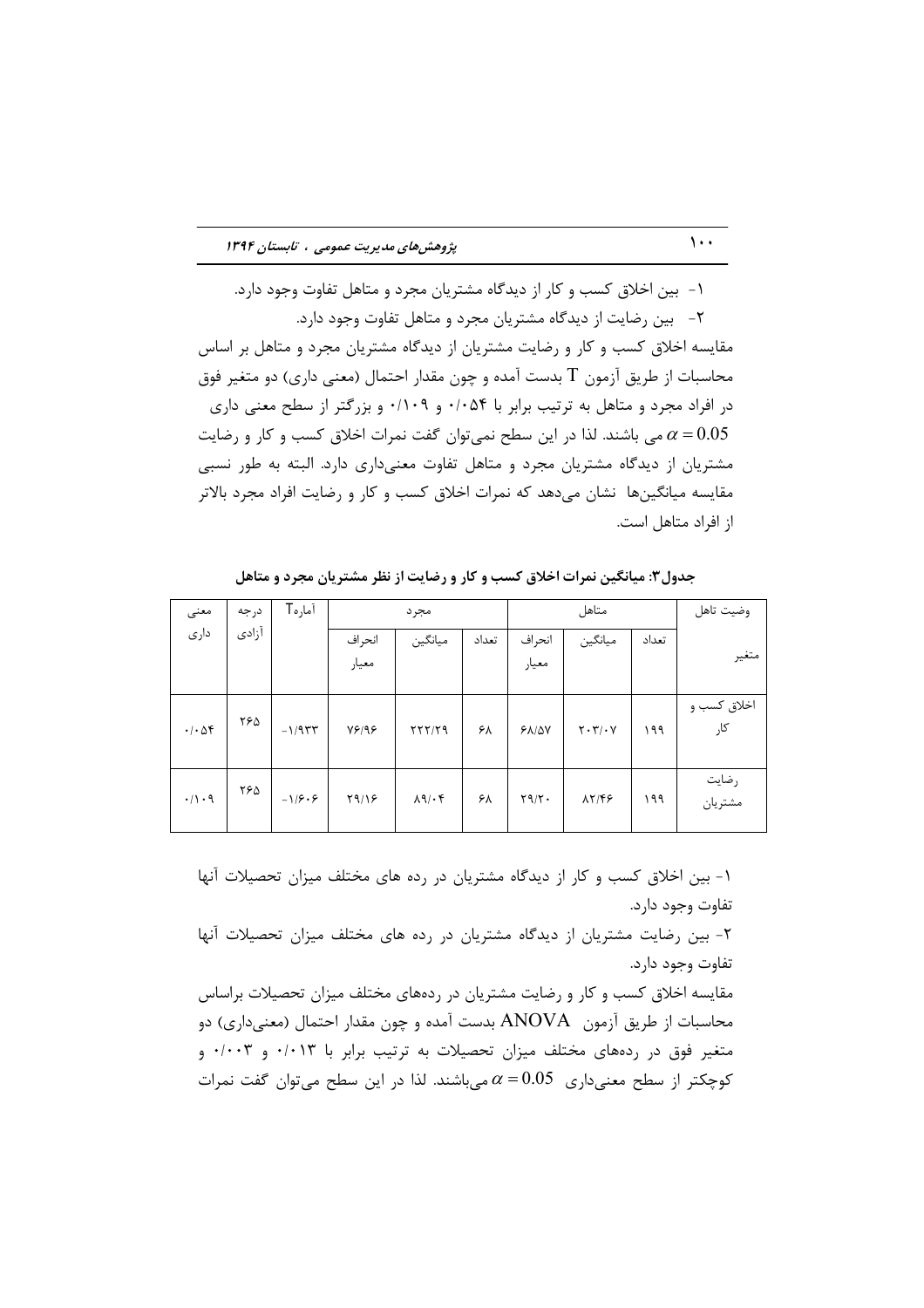بررسی و سنجش رابطه اخلاق کسب و کار و رضایت مشتری

اخلاق کسب و کار و رضایت مشتریان در ردههای مختلف میزان تحصیلات تفاوت معنیداری دارد. مقایسه میانگینها  $\,$ نشان میدهد که نمرات اخلاق کسب و کار و رضایت افراد دارای میزان تحصیلات متوسطه نسبت به افراد دیگر بالاتر است.

|       |                          | رضايت مشتريان                                                        |               | اخلاق کسب و کار          | متغيرها<br>ميزان⁄                               |               |                        |
|-------|--------------------------|----------------------------------------------------------------------|---------------|--------------------------|-------------------------------------------------|---------------|------------------------|
|       |                          |                                                                      |               |                          | تحصيلات                                         |               |                        |
|       | انحراف<br>معيار          | ميانگين                                                              | تعداد         | انحراف معيار             | ميانگين                                         | تعداد         |                        |
|       | YF/9A                    | $9F$                                                                 | ٢٨            | 59/17                    | $\tau\tau\tau/\tau\tau$                         | ۲۸            | راهنمائی و<br>پایین تر |
|       | $\mathbf{Y9}/\mathbf{F}$ | $V$ $\Lambda$ /19                                                    | ۹۸            | 5111                     | 197/A9                                          | ۹۸            | متوسطه                 |
|       | 19/00                    | AT/F                                                                 | 11F           | YF/YY                    | $T - 9/F9$                                      | 11F           | ليسانس                 |
|       | $T\Delta/T9$             | 91/00                                                                | ۲٧            | <b>AA/A)</b>             | $\mathbf{Y} \mathbf{Y} \cdot \mathbf{I} \cdots$ | ٢٧            | فوق ليسانس و<br>بالاتر |
|       | Y9/YA                    | $\lambda F/\lambda T$                                                | <b>28V</b>    | Y1/10                    | $Y. Y$ /۹۷                                      | 284           | کل                     |
| درجه  | ميانگين                  | مجموع                                                                | منابع         | ميانگين                  | مجموع مربعات                                    | منابع         |                        |
| آزادى | مربعات                   | مربعات                                                               | تغير؟         | مربعات                   |                                                 | تغير          |                        |
| ٣     | 1551<br><b>TAAT</b>      | 11841774                                                             | بين<br>گروهی  | 171141177                | $\Delta$ rraa/rav                               | بين<br>گروهی  |                        |
| ٢۶٣   | 881/198                  | 1577<br><b>TISIAI</b>                                                | درون<br>گروهی | F919/T9.                 | 1297914/789                                     | درون<br>گروهی |                        |
| ۲۶۶   | $\qquad \qquad -$        | 778.11/149                                                           | کل            | $\overline{\phantom{0}}$ | 15488148.                                       | کل            |                        |
|       |                          | $F/\Lambda$                                                          |               |                          | آمارهF                                          |               |                        |
|       |                          | $\boldsymbol{\cdot}/\boldsymbol{\cdot}\boldsymbol{\cdot} \mathbf{y}$ |               |                          | معنىدارى                                        |               |                        |

جدول ۴: آماره های آزمون ANOVA برای مقایسه میانگین نمرات اخلاق کسب و کار و رضایت هشتریان در رده های مختلف میزان تحصیلات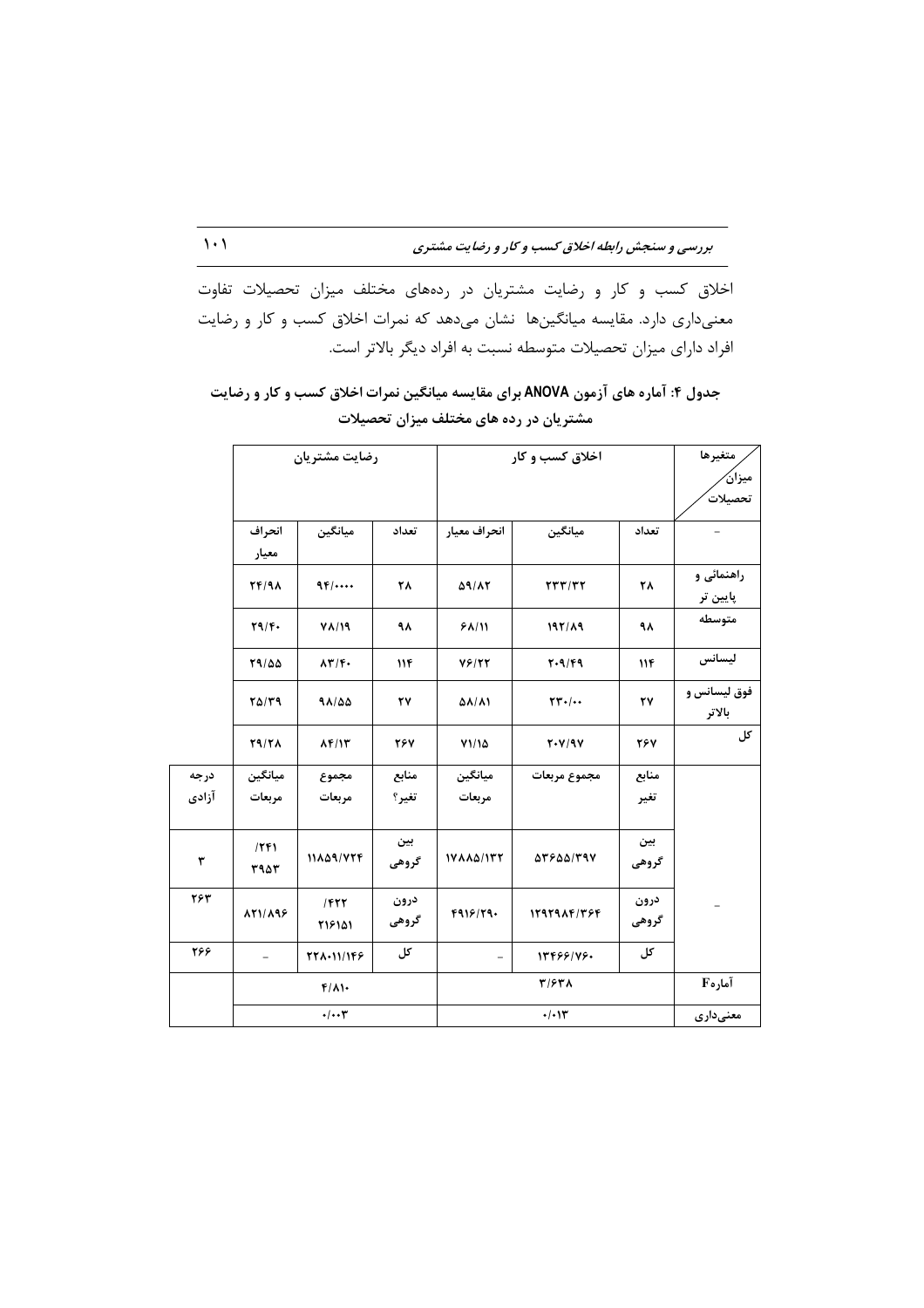رگرسیون چند متغیره برای بررسی اثر متغیرهای پیش بین بر متغیر ملاک (رضایت مشتری) نیز ِ نشان داد که متغیرهای مسئولیتپذیری، احترام و صداقت و انصاف به ترتیب بیشترین تأثیر را بر متغیر رضایت مشتریان دارند.

# مقایسه تعمیرگاه های مجاز سایپا و ایران خودرو

١- بين اخلاق كسب و كار از ديدگاه مشتريان تعمير گاههاى مجاز سايپا و ايران خودرو تفاوت وجود دارد. ۲- بین رضایت مشتریان از دیدگاه مشتریان تعمیرگاه های مجاز ساییا و ایران خودرو تفاوت وجود دارد.

مقایسه اخلاق کسبوکار و رضایت از دیدگاه مشتریان تعمیرگاه های مجاز سایپا و ایران خودرو بر اساس محاسبات از طریق آزمون T بدست آمده و مقدار احتمال (معنیداری) دو متغیر فوق از دیدگاه مشتریان تعمیرگاه های مجاز سایپا و ایران خودرو به ترتیب برابر با ۰/۰۹۰ و ۰/۰۲۳ و چون معنی داری اخلاق کسب و کار بزرگتر از سطح معنی داری α=٠/٠۵ می باشند. لذا در این سطح نمی توان گفت بین نمرات اخلاق کسب و کار از دیدگاه مشتریان تعمیر گاههای مجاز سایپا و ایران خودرو تفاوت معنیداری وجود دارد. البته به طور نسبی مقایسه میانگینها نشان می دهد که نمرات اخلاق کسب و کار شرکت ساییا بالاتر از ایران خودرو است و چون معنی داری رضایت از دیدگاه مشتریان تعمیرگاه های مجاز ساییا و ایران خودرو کوچکتر از سطح معنیداری ۵+/۰=c است. لذا در این سطح می توان گفت بین نمرات رضایت از دیدگاه مشتریان تعمیرگاه های مجاز سایپا و ایران خودرو تفاوت معنے داری وجود دارد. مقایسه میانگینها \_نشان مے دهد که نمرات رضایت مشتریان شرکت سایپا بالاتر از ایران خودرو است.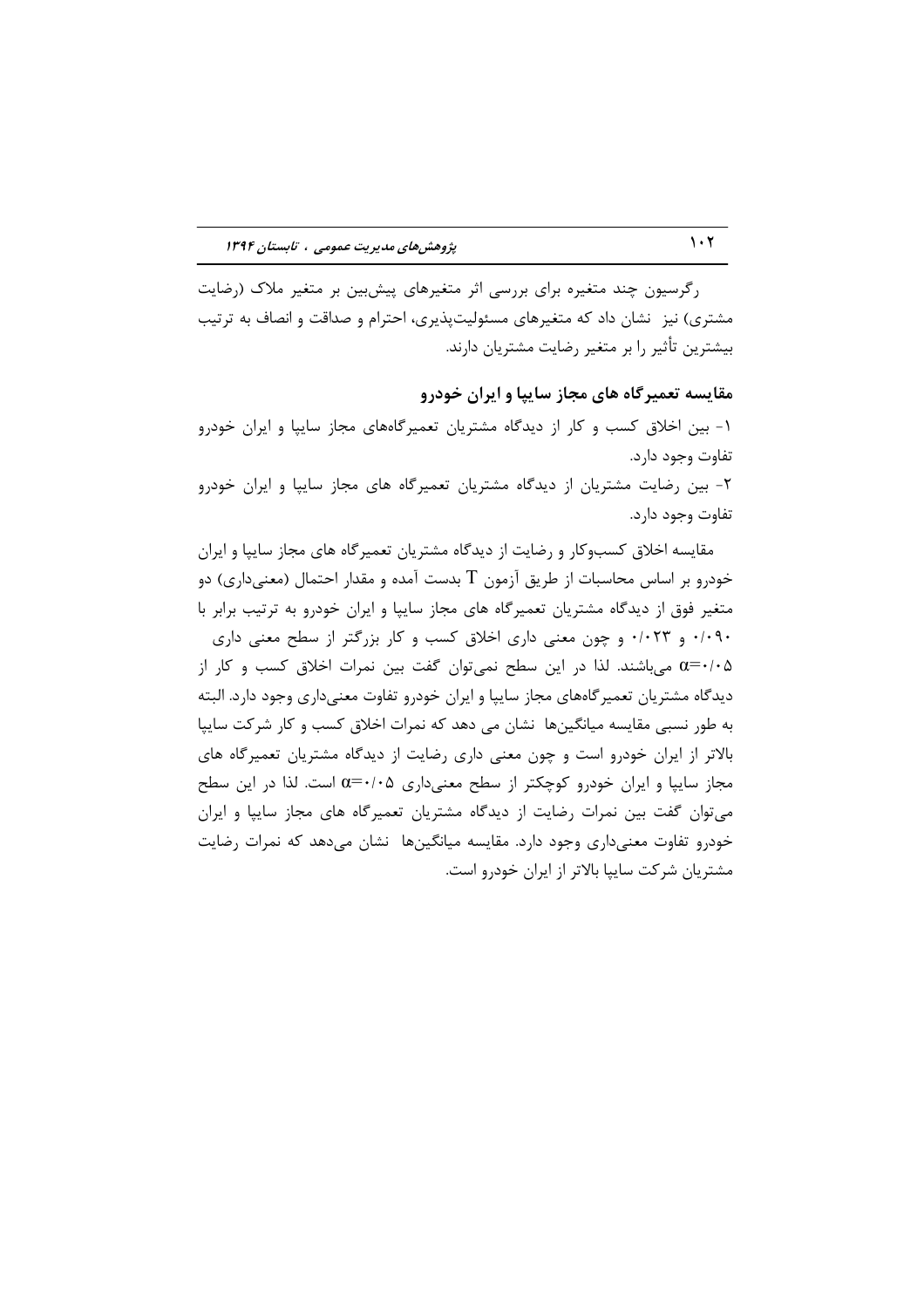| معنی داری           | درجه  | آمارهT       |                               | ايران خودرو             |           |               | سايپا          | شركت      |                       |
|---------------------|-------|--------------|-------------------------------|-------------------------|-----------|---------------|----------------|-----------|-----------------------|
|                     | أزادى |              | معيار<br>آقسراق               | ولي<br>زلاني            | تول<br>أح | آقس<br>يحيا   | مىيانگىن<br>   | تھا۔<br>آ | متغير                 |
| $\ddot{\cdot}$      | ۲۶۵   | $1/\sqrt{1}$ | YY/XY                         | $Y \cdot Y/Y \setminus$ | ١۶۶       | $5V/\Delta$   | <b>TIVIFT</b>  |           | اخلاق و<br>يا<br>۰    |
| $\cdot$ / $\cdot$ r | ۲۶۵   | Y/Y91        | $\mathbf{r} \cdot \mathbf{r}$ | $x + 199$               | ١۶۶       | <b>TVIIFF</b> | $\lambda$ 9/٣۶ |           | آو.<br>آرا<br>مشتريان |

جدول۵: مقایسه میانگین نمرات اخلاق کسب و کار و رضایت در تعمیرگاه های مجاز سایپا و ايران خودرو

نتيجه گيري

این پژوهش با هدف بررسی و سنجش رابطه اخلاق کسب و کار و رضایت مشتری در تعمیر گاههای مجاز ایران خودرو و ساییا در شهر کرمان انجام شده است که جهت سنجش متغیر اخلاق کسب و کار از مولفههای مسئولیت پذیری، صداقت، انصاف و احترام استفاده شده است. نتايج حاصل از تحليل استنباطي دادهها -نشان مي دهد فرضيه اصلي و فرضيه-های فرعی تحقیق پذیرفته شده و بین مولفههای اخلاق کسب و کار و رضایت مشتری ارتباط مثبت و معنادار وجود دارد و از نظر میزان تأثیر مولفههای اخلاق کسب و کار بر رضایت مشتری، بیشترین تاثیر ۱٫ به ترتیب مسئولیتپذیری، احترام، صداقت و انصاف داشته است.

همانگونه که در پیشینه تحقیق نیز اشاره شد مطالعات متعددی به بررسی تأثیر رعایت اخلاق در فروش بر رضایت مشتری پرداختهاند. که نتایج پژوهش حاضر با یافتههای پیشین هم سو بوده و آنها را تأیید می کند به عنوان نمونه نتایج فرضیه اصلی با یافتههای یژوهش لگاسی و دیگران<sup>'</sup> (۱۹۹۱) که نشان می۵هد رفتار اخلاقی فروشندگان در داروخانهها، رضایت مشتریان از مبادله را تحت تأثیر قرار می۵هد و نتایج هانس و دیگران<sup>۲</sup> (۲۰۰۹) که نشان می۵هد ادراک مشتری از اخلاقی بودن فروشندگان موجب استنباطی

- 1- lagace and et al, 1991
- 2- Hansen and Riggle, 2009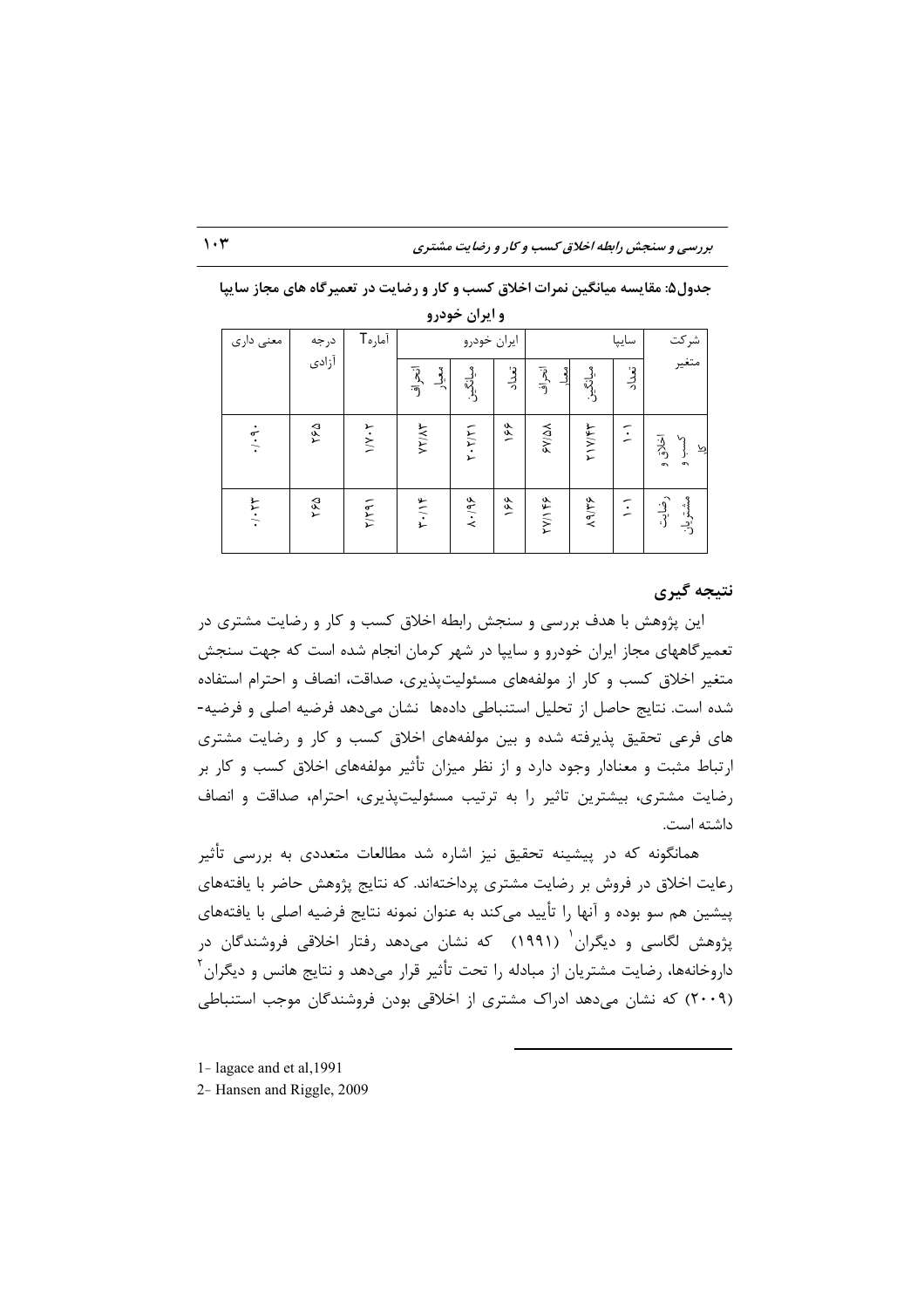برای مشتری می شود که استمرار رابطه، نتایج مطلوبی را برای او در بر دارد. همچنین عباس; او همکاران (۱۳۹۰) نیز بیان کردهاند که با افزایش رفتار اخلاقی فروشنده، وفاداری مشتری افزایش یافته و مشتریان وفادار خوداگاه یا ناخودآگاه بصورت بازاریاب فعال براي شركت نقش ايفا مي كنند همسو و هم جهت مي باشد. همچنين نتايج فرضيه اصلي این تحقیق با یافتههای حضرتی و همکاران(۲۰۱۲:۳۱)؛ لین و وو<sup>۱</sup> (۲۰۱۲)؛ چن و مائو<sup>۲</sup> (۲۰۰۹) نیز همسویی دارد. پس با توجه به نتایج تحقیق می توان گفت با افزایش میزان رعایت اخلاق کسب و کار، میزان رضایت مشتری نیز افزایش می یابد و همانطور که توماس و دیگران (۲۰۰۲) بیان کردند زمانی که انتظارات اخلاقی مشتری تقویت و مورد حمایت قرار گیرد، تأثیر مثبتی بر رضایت مشتری از مبادله داشته و در غیر این صورت رضایت کلی مشتری منفی خواهد بود.

نتايج فرضيههاى فرعى ١،٢،٣،۴ نيز با يافتههاى يؤوهش شعبانى و همكاران (١٣٩٣) که هشت فضیلت اخلاقی درستی، انصاف، اعتماد، احترام، همدلی، خیرخواهی، شرمساری و مسئولیت پذیری را در بازاریابی، اصولی و کلیدی دانسته و همه آنها را از نظر مصرف کننده-ها با اهمیت تلقی میکنند هم خوانی دارد. همچنین نتیجه فرضیه فرعی ۳٪ با یافتههای پژوهش اولیور و اسوان ۱۹۸۹)که حاکی از آن است که رضایت مشتری به واسطه ادراک از منصفانه بودن مبادله افزایش مے یابد و پژوهش رومان ٔ (۲۰۰۳) که بیان مے کند ادراک مشتری از غیر منصفانه بودن رفتار فروشنده در یک مبادله موجب میشود تا مشتری تمایل كمترى براى ادامه رابطه با سازمان داشته باشد؛ هم سو و هم جهت است.

باید در نظر داشت که سازمانها ابزارهای مکانیکی نیستند که بتوان آنها را به روش ابزاری مدیریت و بهبود کیفیت را در آنها تضمین نمود. لذا می توان اذعان داشت حصول کیفیت بدون تمرکز دقیق بر ارزشهای اخلاقی به راحتی قابل حصول نخواهد بود. مدیریت کیفیت و اخلاق کار در تعامل با یکدیگرند، بنابراین مدیران شرکتها و سازمانها باید با به وجود آوردن سیستمهای تشویقی و انگیزشی، حس مسئولیتپذیری و دیگر مؤلفههای اخلاق کسب و کار را در کارکنان تقویت کنند. از این طریق علاوه بر افزایش رضایت

- 1- Lin and Wu, 2012
- 2- Chen and Mau, 2009
- 3- Oliver and Swan, 1989
- 4-Roman, 2003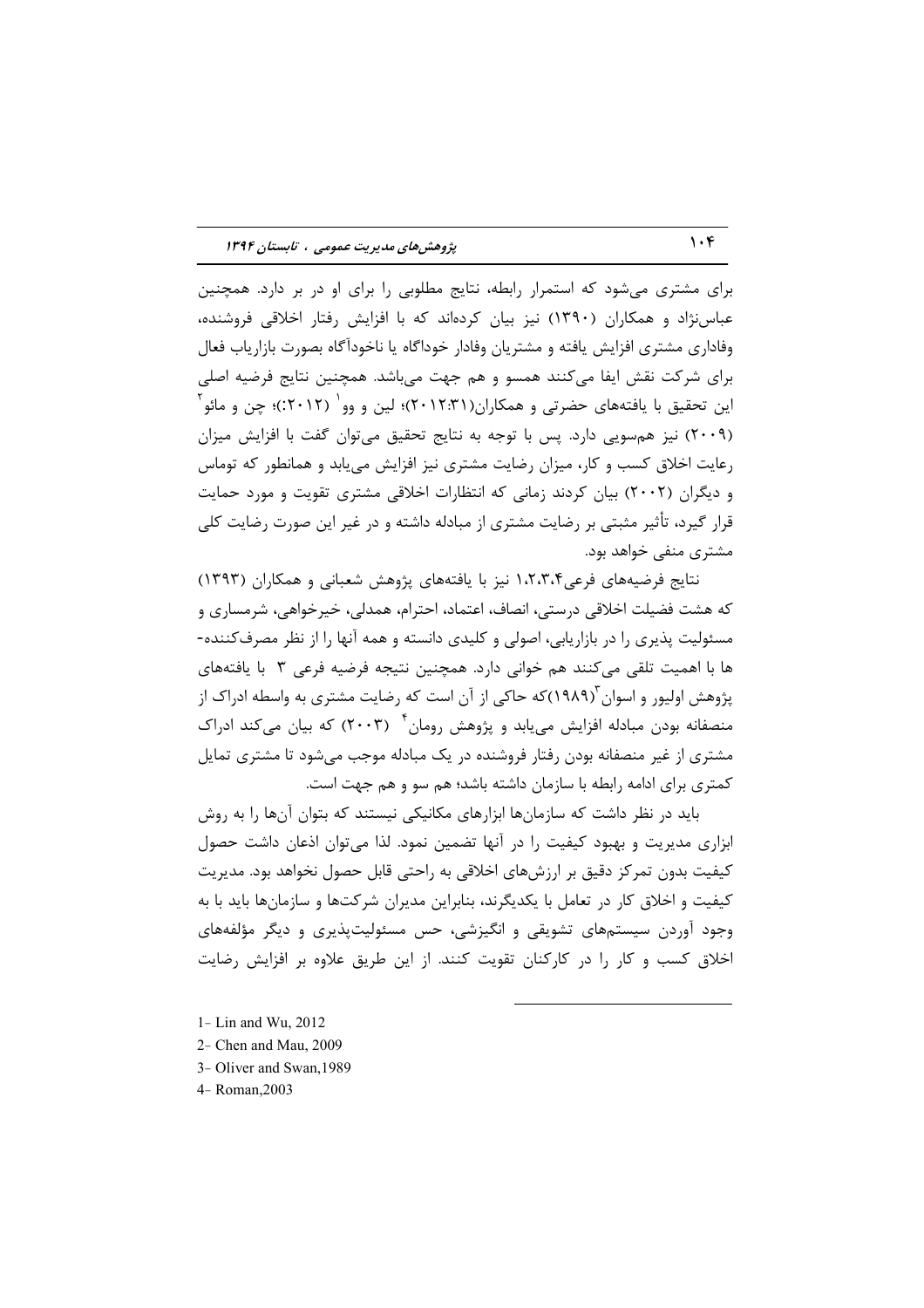مشتریان سازمان، موجبات کارایی و اثربخشی سازمان فراهم خواهد شد. همچنین یافتههای مقایسه ای بین دو شرکت مورد مطالعه نشان داد که میزان رعایت اخلاق کسب و کار در تعمیر گاههای مجاز شرکت ساییا بالاتر از شرکت ایران خودرو می باشد.

بنابراین بر اساس نتایج فرضیه اصلی تحقیق پیشنهاد می شود سازمانها با رعایت رویکرد اخلاق مدارانه سبب افزایش رضایت مشتریان شوند و می توان انتظار داشت که رعایت اخلاق کسب و کار توسط کارکنان شرکت ها که ارائه دهندگان خدمات هستند موجب پذیرش ارزشهای سازمان توسط مشتری می شود و این پذیرش به مرور زمان منجر به نوعی حس وابستگی عاطفی بین مشتری و سازمان گردیده و وفاداری و رضایت مشتریان را به ارمغان می آورد.

همچنین پیشنهاد می شود برای تحقق رضایت مشتریان به گونه ای برنامه ریزی شود که بین برنامههای ارائه خدمات مثل کیفیت خدمات ارائه شده و شیوه برخورد با مشتری هم سویی و انسجام وجود داشته باشد. نبود انسجام و هم سویی بین عناصر سیستم فروش خدمات موجب بروز تناقض شده و عناصر متناقض تأثير مثبت يكديگر را تعديل يا خنثى می کنند. همانطور که هزینه ارائه خدمات یا محصول ممکن است برای مشتریان اهمیت فراوانی داشته باشد، عدم رعایت هر کدام از مولفههای اخلاق کسب و کار میتواند تأثیر مثبت هزينه يا كيفيت خدمات ,ا خنثى يا تعديل نمايد.

بر اساس نتايج فرضيه فرعي (٣٩ به فروشندگان پيشنهاد مي شود تا به موازين اخلاقي در فروش توجه داشته و تا حد امکان موازین اخلاقی را در معاملات خود با مشتریان رعایت نمایند. زیرا امروزه می توان شاهد آن بود که فروشندگان و ارائهدهندگان خدمات در بعضی از مواقع به منظور دست پایی به سطح فروش و سود مورد انتظار آگاهانه و یا ناآگاهانه اصول اخلاقی را زیر پا گذاشته و سعی دارند با کتمان حقیقت در مورد محصول، مبالغه در مورد محصول، نه تنها موجب دل زدگی مشتری شده بلکه همچنین موجب ایجاد تصویری منفی از بنگاه در ذهن مشتری شده که در نهایت به از دست دادن مشتری منجر می شود.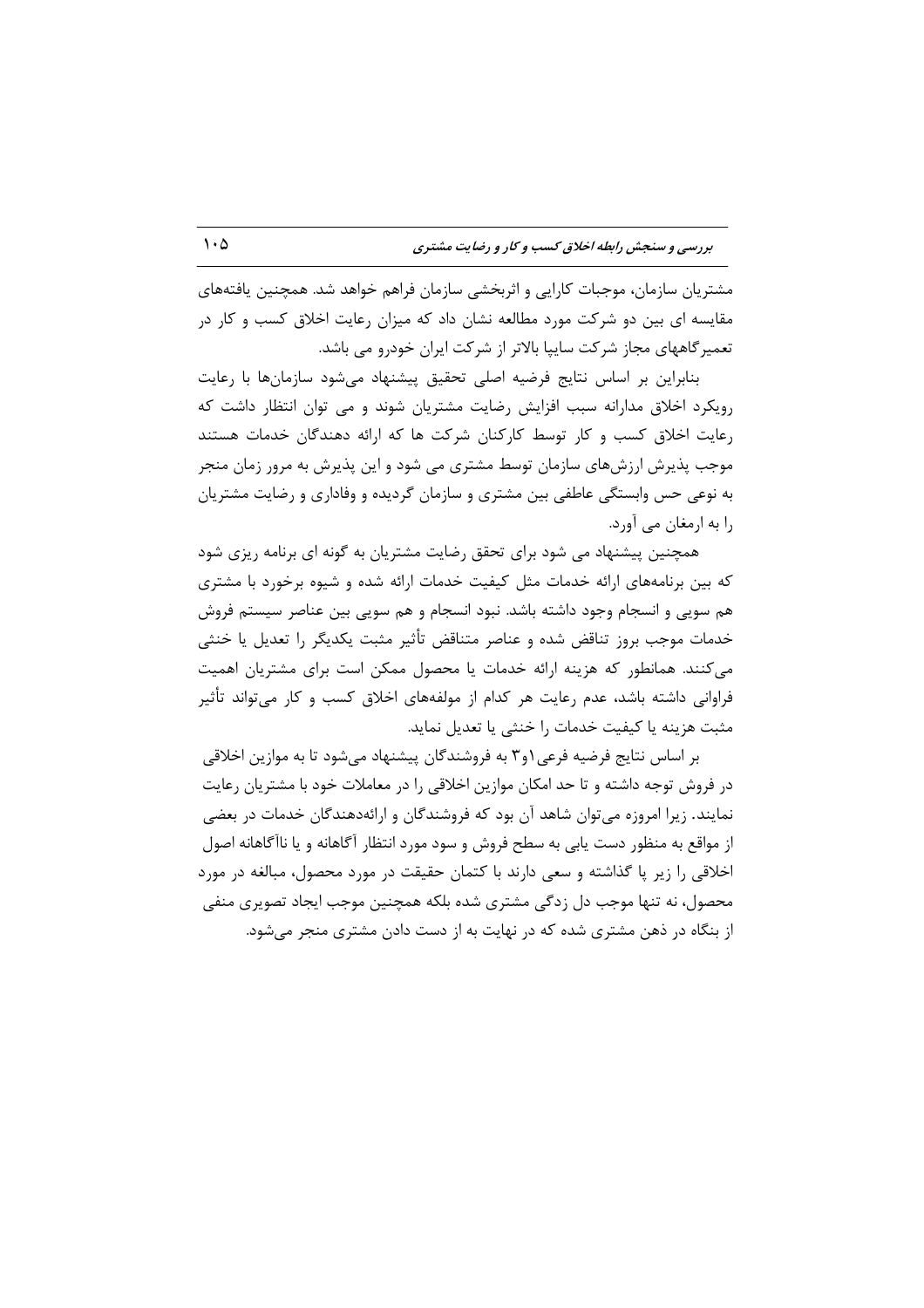#### منابع و مأخذ

۱-اخلاصی، امیر؛ پورممتاز، علیرضا(۱۳۸۵) "اخلاق در کسب و کار و سرمایه گذاری"، چهارمین کنفرانس بین المللی مدیریت،۳۰–۲۹ آذرماه، تهران — ایران. ٢-انصاري رناني، قاسم (١٣٨۶)" اخلاق؛ موضوع كهن، مساله تازه"، ماهنامه علمي-آموزشي تدبیر، سال هیجدهم، شماره۱۸۵۵، مهر ماه: صص۶-۱۴. ۳-تقی زاده، هوشنگ و سلطانی، غلامرضا (۱۳۸۹) "تاثیر اخلاق کسب و کار بر مسئولیت اجتماعي بنگاه"،فصلنامه اخلاق در علوم و فناوري، سال پنجم، شماره هاي ۶۳- صص ۹۴- $\Lambda \cdot f$ ۴-تودارو، مایکل (۱۳۶۴) "توسعه اقتصادی در جهان سوم"، مترجم: غلامعلی فرجادی، تهران: انتشارات سازمان برنامه و بودجه. ۵-توسلی، محمداسماعیل (۱۳۸۳) اخلاق کسب و کار، مجله اقتصاد اسلامی، بهار سال چهارم، شماره ۱۳: صص ۱۵۵–۱۸۳. ۶–حافظ نیا، محمدرضا (۱۳۸۴) "مقدمه ای بر روش تحقیق درعلوم انسانی"، تهران: انتشارات سمت، چاپ پنجم. ۷-حسن زاده، رمضان (۱۳۸۶) "روش های تحقیق در علوم رفتاری"، تهران: انتشارات ساوالان، چاپ ششم. ۸-عباس نژاد، سعید؛ حقیقی کفاش، مهدی و سعید، صحت(۱۳۹۰) " رابطه رفتار فروش اخلاقی با وفاداری مشتریان در بیمه عمر" پژوهش نامه بیمه، تهران، دوره ۲۶، شماره ۴ :صص ١٣١-١٥۴. ۹-رضاییان، سجاد و ابوالقاسم؛ رحمانی، محمد و زهرا کریمی (۱۳۹۱) "بررسی رابطه اخلاق کاری کارکنان بر رضایت مشتریان از کیفیت خدمات بانکی" چهارمین کنفرانس بین المللی بازاریابی خدمات بانکی تهران، ٢٣-٢۴ مهر ماه، تهران، ایران. ۱۰-سرمد سعیدی، سهیل و میرابی، حمیدرضا (۱۳۸۳)"تجارت الکترونیک"، تهران: انتشارات پرسمان، چاپ اول. ١١-كاتلر، فيليپ و كرى آرمسترانك (١٣٨٣)"اصول بازاريابي" ترجمه على پارسائيان، تهران: انتشارات جهان نو، چاپ چهارم.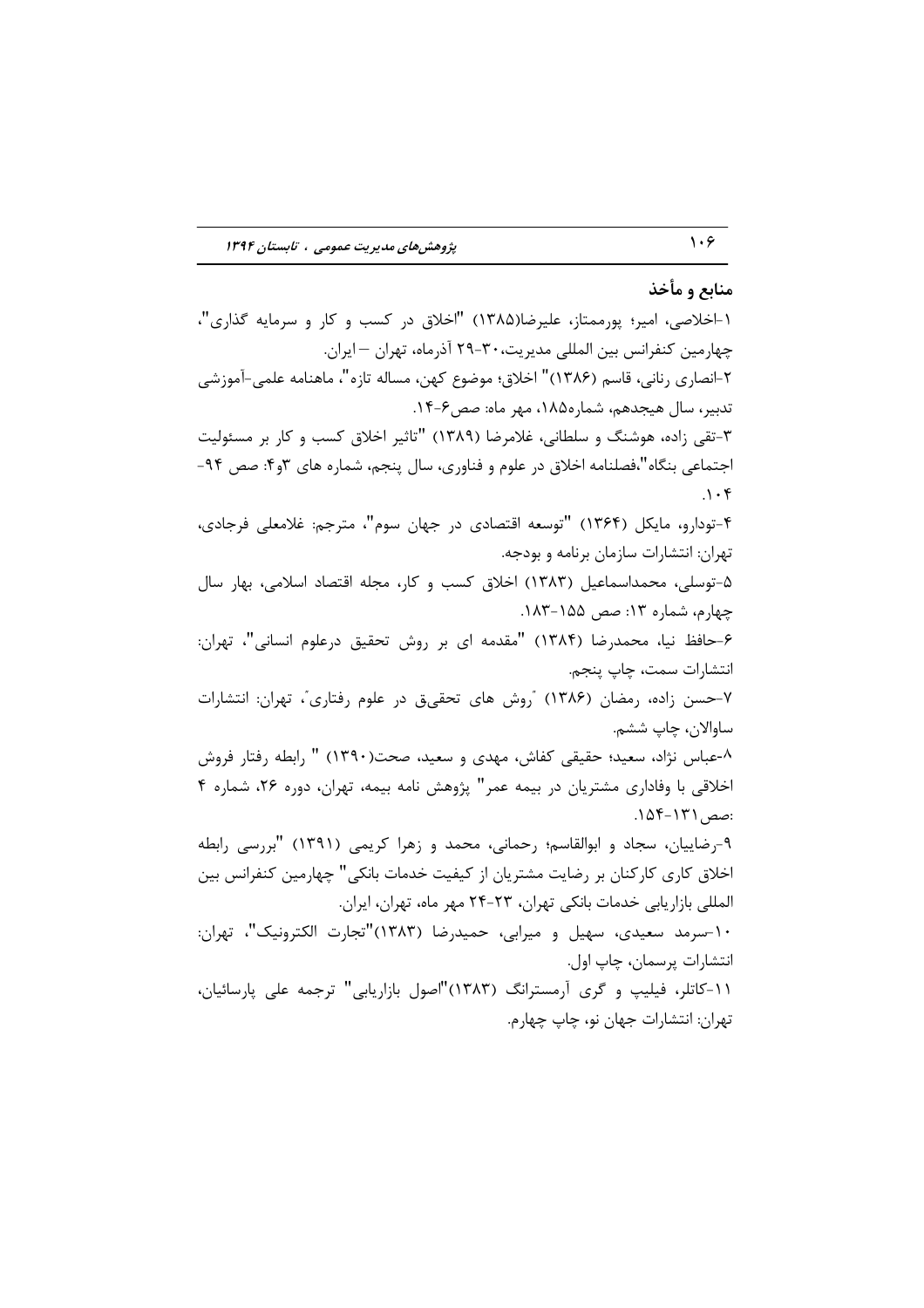١٢-مهدى لوى تازه كندى، على (١٣٨۵) "بررسى و سنجش كيفيت خدمات در بانك پارسیان و ارتباط آن با رضایت مندی مشتریان"، پایان نامه کارشناسی ارشد، دانشگاه شهید بهشتی تهران، دانشکده مدیریت و حسابداری: صص ۸۴–۸۹. ۱۳-شعبانی، وحید؛ میراًقایی، سیدمجتبی؛ کهنه پوشی، سید محمد سعید و وحیده شعبانی(۱۳۹۳)" فضیلت های اخلاقی بازاریابی: بررسی دیدگاه جامعه مصرف کننده"، *کنفرانس ملی رویکردهای نوین در مدیریت کسب و کار*، تبریز، دانشگاه تبریز و سازمان مديريت صنعتي

14-Carroll, A .B, (1991), "The Pyramid of Corporate Social Responsibility", Business Horizons, 34(4), pp. 39-48.

15-Chen, MF& Mau,LH 2009, "The impacts of ethical sales behavior on customer loyalty in the life insurance industry", The Service Indusries Journal. Vol.29, pp.59-74.

customer loyalty. The Journal of International Management Studies, 7(1), pp. 31-40.

16-Dubinsky, A. J, Howell, R.D, Ingram, T.N and Bellenger, D.N (1986); Sales Force Socialization. Journal of Marketing, 50(4), pp.192-207.

17-Hansen and Riggle, (2009); Ethical Sales Person Behavior in Sales Relations. Journal of Personal selling and Sales Management, XXIX, pp.151-166.

18-Hazrati, S; Zohdi, M; Seyedi, S.M and Dalvand, M.R (2012) Examining impacts of the salesperson's ethical behavior on the customer's satisfaction, trust and commitment. African Journal of Business Management, 6(14), pp. 5026-33.

19-Hunt, S. D. and S. Vitell (1986) "A General Theory of Marketing Ethics".

20-Lin,S.H. and Wu, H., (2012) Effects of ethical sales behavior considered through transaction cost theory: To whom is the customer loyalty. The Journal of International Management Studies, 7(1),pp. 31-40.

21-Martin, v. and Handerson, E (2001) Managing in health and social care, Routledge pub. 1ST Edition, pp. 145-149.